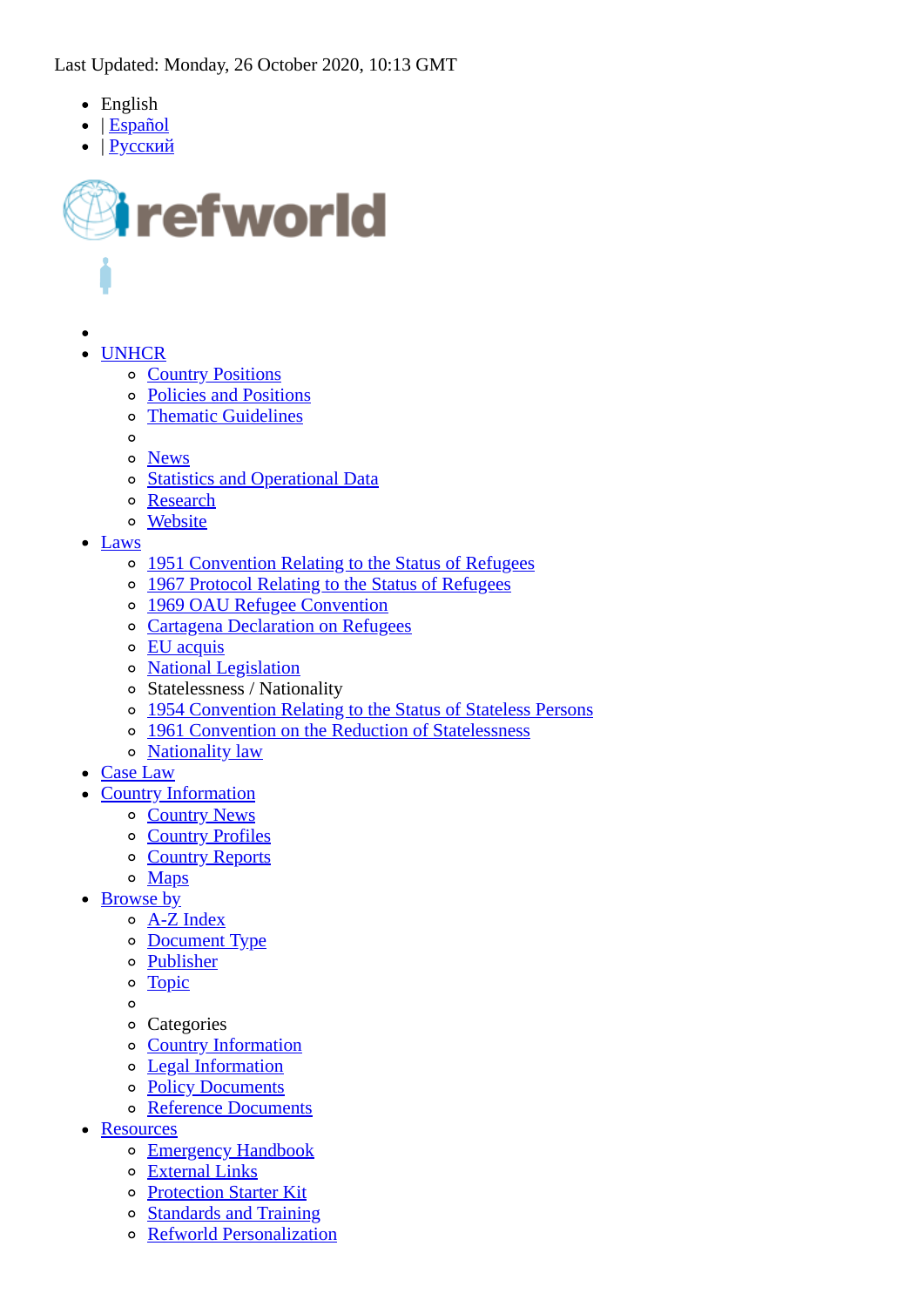#### [UNOG Library](http://www.unog.ch/library)

|  | Mv Profile |  |
|--|------------|--|

| Log in                           |  |
|----------------------------------|--|
| $\Box$ Remember Me               |  |
| <b>Forgot password? Register</b> |  |

- [Home](https://www.refworld.org/cgi-bin/texis/vtx/rwmain)»
- Search Case Law
- [Email this document](https://www.refworld.org/cgi-bin/texis/vtx/rwmain?page=emailthis&id=3ae6b7440)
- [Printable version](https://www.refworld.org/cgi-bin/texis/vtx/rwmain?page=printdoc&docid=3ae6b7440)

# **Eriksen v. Norway**

Publisher [Council of Europe: European Court of Human Rights](https://www.refworld.org/publisher/ECHR.html) Publication Date 27 May 1997 Citation / Document 102/1995/608/696 Symbol Cite as *Eriksen v. Norway*, 102/1995/608/696, Council of Europe: European Court of Human Rights, 27 May 1997, available at: https://www.refworld.org/cases,ECHR,3ae6b7440.html [accessed 27 October 2020] Disclaimer endorse, its content. Any views expressed are solely those of the author or publisher and do not This is not a UNHCR publication. UNHCR is not responsible for, nor does it necessarily

necessarily reflect those of UNHCR, the United Nations or its Member States.

In the case of Eriksen v. Norway  $[1]$ ,

The European Court of Human Rights, sitting, in accordance with Article 43 (art. 43) of the Convention for the Protection of Human Rights and Fundamental Freedoms ("the Convention") and the relevant provisions of Rules of Court B [\[2\],](#page-20-1) as a Chamber composed of the following judges:

Mr R. Bernhardt, President, Mr R. Ryssdal, Mr F. Matscher, Mr L.-E. Pettiti, Mr I. Foighel, Mr M.A. Lopes Rocha, Mr G. Mifsud Bonnici, Mr B. Repik, Mr E. Levits, and also of Mr H. Petzold, Registrar, and Mr P.J. Mahoney, Deputy Registrar,

Having deliberated in private on 28 October 1996 and 23 April 1997,

Delivers the following judgment, which was adopted on the last-mentioned date:

#### **PROCEDURE**

1. The case was referred to the Court by the European Commission of Human Rights ("the Commission") on 8 December 1995, within the three-month period laid down by Article 32 para. 1 and Article 47 of the Convention (art. 32-1, art. 47). It originated in an application (no. 17391/90) against the Kingdom of Norway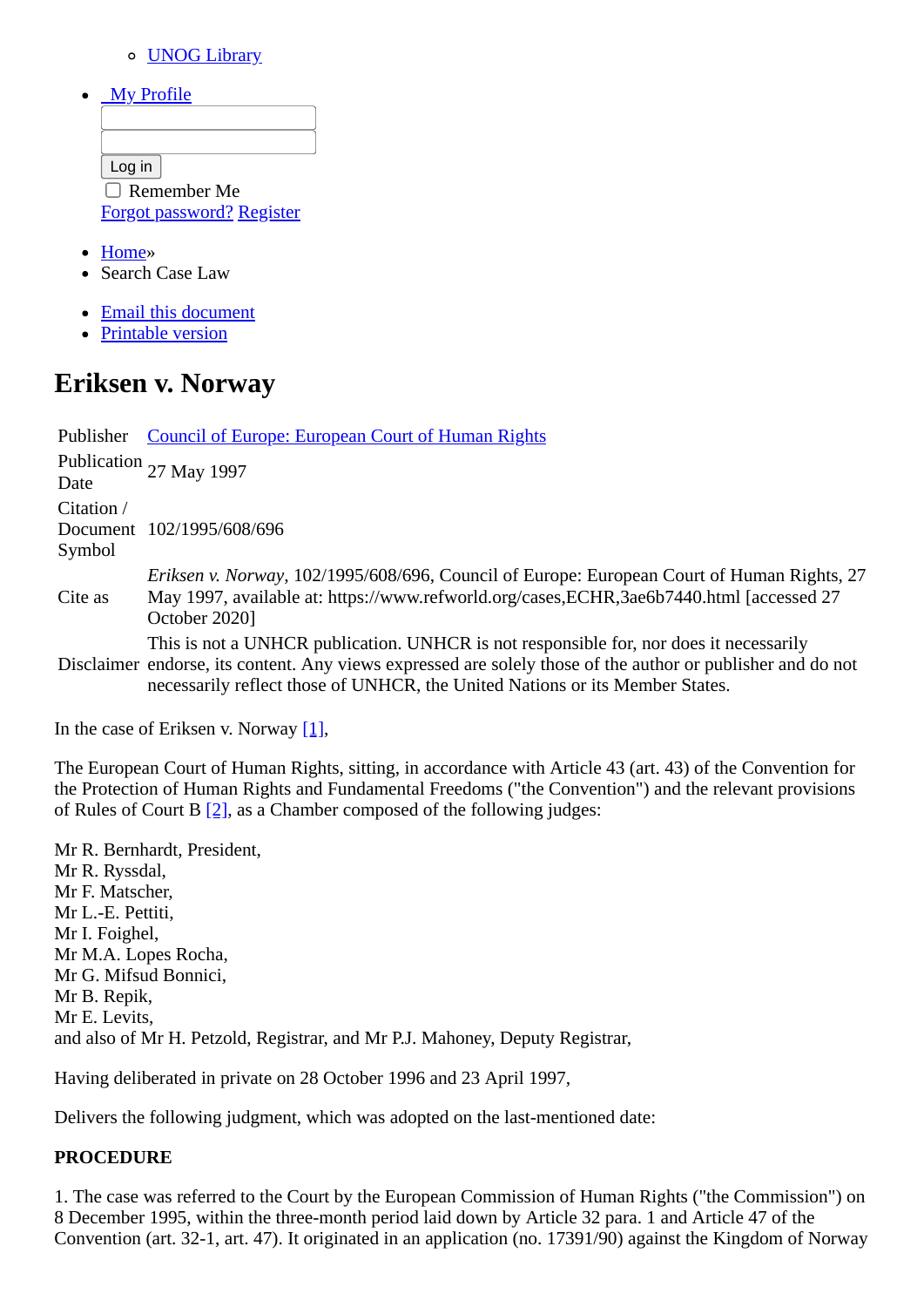lodged with the Commission under Article 25 (art. 25) by a Norwegian citizen, Mr Steinar Eriksen, on 17 September 1990. The applicant had previously lodged an application (no. 11701/85) before the Commission, in respect of which the Court gave judgment on 29 August 1990 (E. v. Norway, Series A no. 181-A).

The Commission's request referred to Articles 44 and 48 (art. 44, art. 48) and to the declaration whereby Norway recognised the compulsory jurisdiction of the Court (Article 46) (art. 46). The object of the request was to obtain a decision as to whether the facts of the case disclosed a breach by the respondent State of its obligations under Article 5 of the Convention (art. 5).

2. In response to the enquiry made in accordance with Rule 35 para. 3 (d) of Rules of Court B, the applicant designated the lawyer who would represent him (Rule 31).

3. The Chamber to be constituted included ex officio Mr R. Ryssdal, the elected judge of Norwegian nationality (Article 43 of the Convention) (art. 43), and Mr R. Bernhardt, the Vice-President of the Court (Rule 21 para. 4 (b)). On 19 February 1996, in the presence of the Registrar, Mr Bernhardt drew by lot the names of the other seven members, namely Mr F. Matscher, Mr B. Walsh, Mr I. Foighel, Mr M.A. Lopes Rocha, Mr G. Mifsud Bonnici, Mr B. Repik and Mr E. Levits (Article 43 in fine of the Convention and Rule 21 para. 5) (art. 43). Subsequently Mr L.-E. Pettiti, substitute judge, replaced Mr Walsh, who was unable to take part in the further consideration of the case (Rules 22 para. 1 and 24 para. 1).

4. As President of the Chamber (Rule 21 para. 6), Mr Bernhardt, acting through the Registrar, consulted the Agent of the Norwegian Government ("the Government"), the applicant's lawyer and the Delegate of the Commission on the organisation of the proceedings (Rules 39 para. 1 and 40). Pursuant to the order made in consequence on 4 April 1996, the Registrar received the applicant's and the Government's memorials on 15 August 1996. In a letter of 2 September 1996, the Secretary to the Commission informed the Registrar that the Delegate did not wish to reply in writing.

5. In accordance with the President's decision, the hearing took place in public in the Human Rights Building, Strasbourg, on 23 October 1996. The Court had held a preparatory meeting beforehand.

**There appeared before the Court:** (a) for the Government

Mr F. Elgesem, Attorney, Attorney-General's Office (Civil Matters), Agent, Mr T. Stabell, Assistant Attorney-General (Civil Matters), Mr K. Kallerud, Senior Public Prosecutor, Office of the Director of Public Prosecutions, Advisers;

(b) for the Commission Mr P. Lorenzen, Delegate;

(c) for the applicant Mr K. Rognlien, advokat, Counsel, Mr E. Djønne, advokat, Adviser, Ms I. Midttun Aas, secretary, Assistant.

The Court heard addresses by Mr Lorenzen, Mr Rognlien and Mr Elgesem.

#### **AS TO THE FACTS**

I. Particular circumstances of the case

A. Background

6. The applicant is a Norwegian citizen. In 1965 he was involved in a traffic accident in which he suffered serious brain damage. He subsequently showed a distinct tendency to become aggressive.

7. In 1967 he was convicted of offences under Articles 227, 228 and 292 of the Norwegian Penal Code (threatening behaviour and inflicting bodily harm) and sentenced to preventive detention (sikring) for a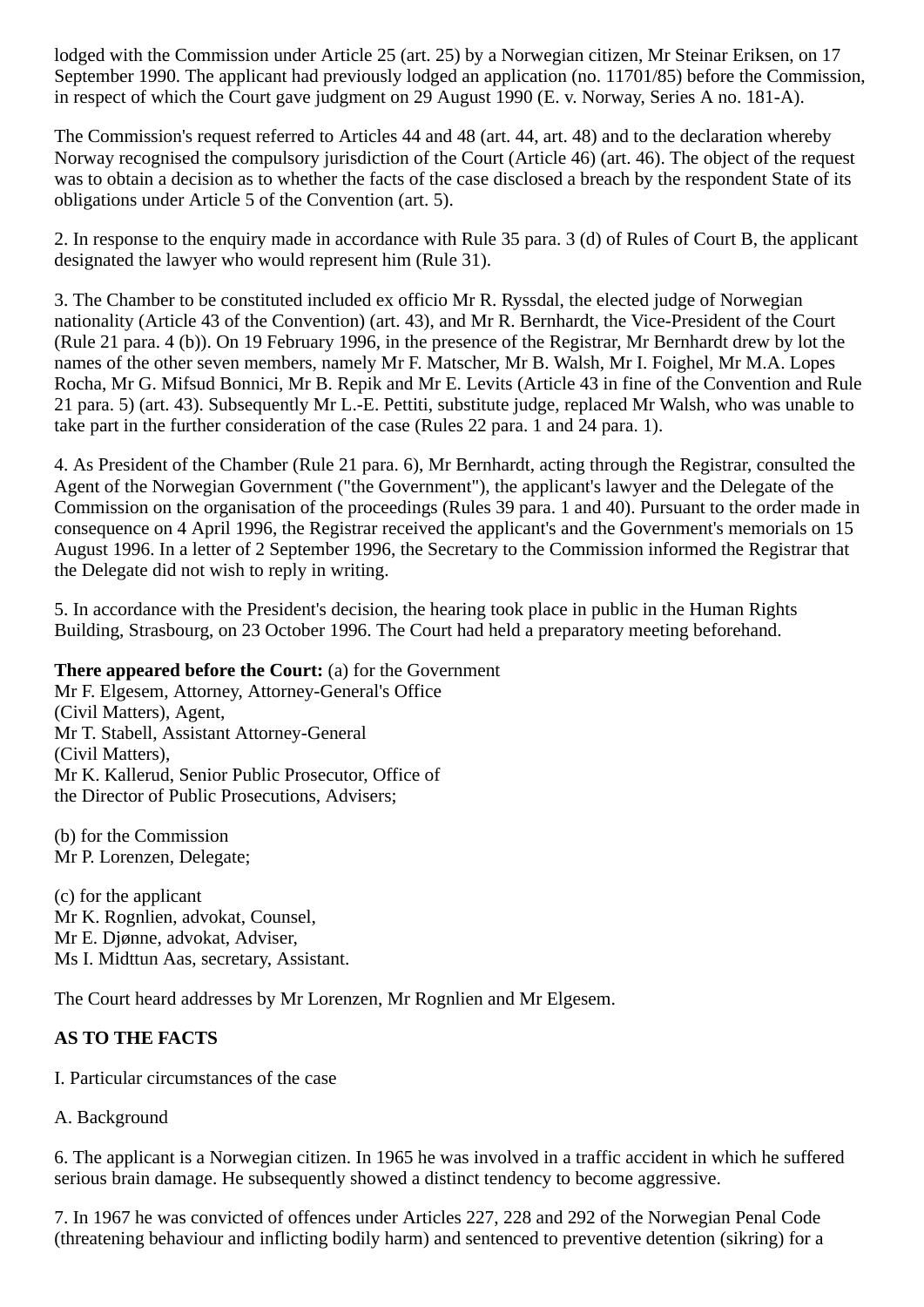maximum period of five years in accordance with Article 39 para. 1 (e) of the Penal Code (see paragraph 53 below). In an expert psychiatric opinion obtained at that time, he was declared mentally ill (sinnssyk) and he spent the period from May 1967 to July 1972 in mental hospitals.

8. From 1973 to 1978 the applicant was detained for a period of approximately four years at either Telemark Central Hospital or Reitgjerdet Mental Hospital in accordance with the provisions of the Mental Health Act 1961 (lov om psykisk helsevern).

9. In 1978 the applicant was placed under "judicial observation" (judisiell observasjon) after having physically assaulted his father. The expert psychiatric opinion obtained at that time concluded that he was not mentally ill but had an underdeveloped and permanently impaired mental capacity (mangelfullt utviklede og varig svekkede sjelsevner) and that there was a clear risk of his committing further criminal offences.

10. By a judgment of 26 June 1978 the District Court (herredsrett) of Kragerø convicted the applicant of an offence under Article 228 of the Penal Code. It sentenced him to sixty days' imprisonment and authorised the use of security measures under Article 39 para. 1 (a) to (f) of the Penal Code for a maximum period of five years.

11. On 3 July 1978 the prosecuting authority decided to detain the applicant in accordance with Article 39 para. 1 (e) in a security ward at Ila National Penal and Preventive Detention Institution ("Ila").

12. On 21 January 1980 the Ministry of Justice decided, pursuant to Article 39 para. 1 (a) to (c) to release the applicant on the condition, inter alia, that he reside at his parents' home. Owing to a number of violent incidents, the applicant was however rearrested, and by a judgment of 15 June 1980 the District Court of Kragerø sentenced him to ninety days' imprisonment, which sentence was deemed to have been served in detention on remand.

13. On 24 July 1980 the Ministry of Justice decided to place the applicant in preventive detention once more at Ila in accordance with Article 39 para. 1 (e). On 2 June 1981 he was released to his parents' home under preventive supervision in accordance with Article 39 para. 1 (a) to (c).

14. A number of unfortunate episodes led the Ministry of Justice to decide under Article 39 para. 1 (e) to detain the applicant again. He returned to Ila on 17 July 1981.

15. On 5 February 1982 the Ministry of Justice decided to apply Article 39 para. 1 (f), of the Penal Code and on 16 February the applicant was sent to Oslo District Prison. On 4 November 1982 he was transferred to Ullersmo National Prison ("Ullersmo").

16. Whilst so detained, the applicant was convicted by the District Court of Asker and Bærum on 18 March 1983 and sentenced to six months' imprisonment for physically assaulting prison staff at Ila and Ullersmo on three occasions. The expert psychiatric opinion obtained for the trial concluded, as before, that the applicant was not mentally ill but suffered from an underdeveloped and permanently impaired mental capacity.

17. With regard to the question of security measures, the court pointed out that the information available showed that detention in a prison or similar institution was inappropriate and had a destructive influence on the applicant. The court found that he clearly needed psychiatric care and concluded that everything should be done to give him adequate treatment. It accordingly authorised the prosecuting authority to impose security measures under Article 39 para. 1 except those provided in sub-paragraphs (e) and (f), namely detention in a security ward or in a prison.

Having served his sentence the applicant was released on 18 November 1983 and placed in a flat at Kragerø under the surveillance of the local police.

B. Further convictions of the applicant for threatening behaviour and physical assaults and authorisation to use security measures, including preventive detention

18. On 19 December 1983 the applicant was arrested and detained on remand, again charged with offences under Articles 227 and 228 of the Penal Code. A further expert psychiatric opinion was obtained. It reached the same conclusion as the two earlier ones.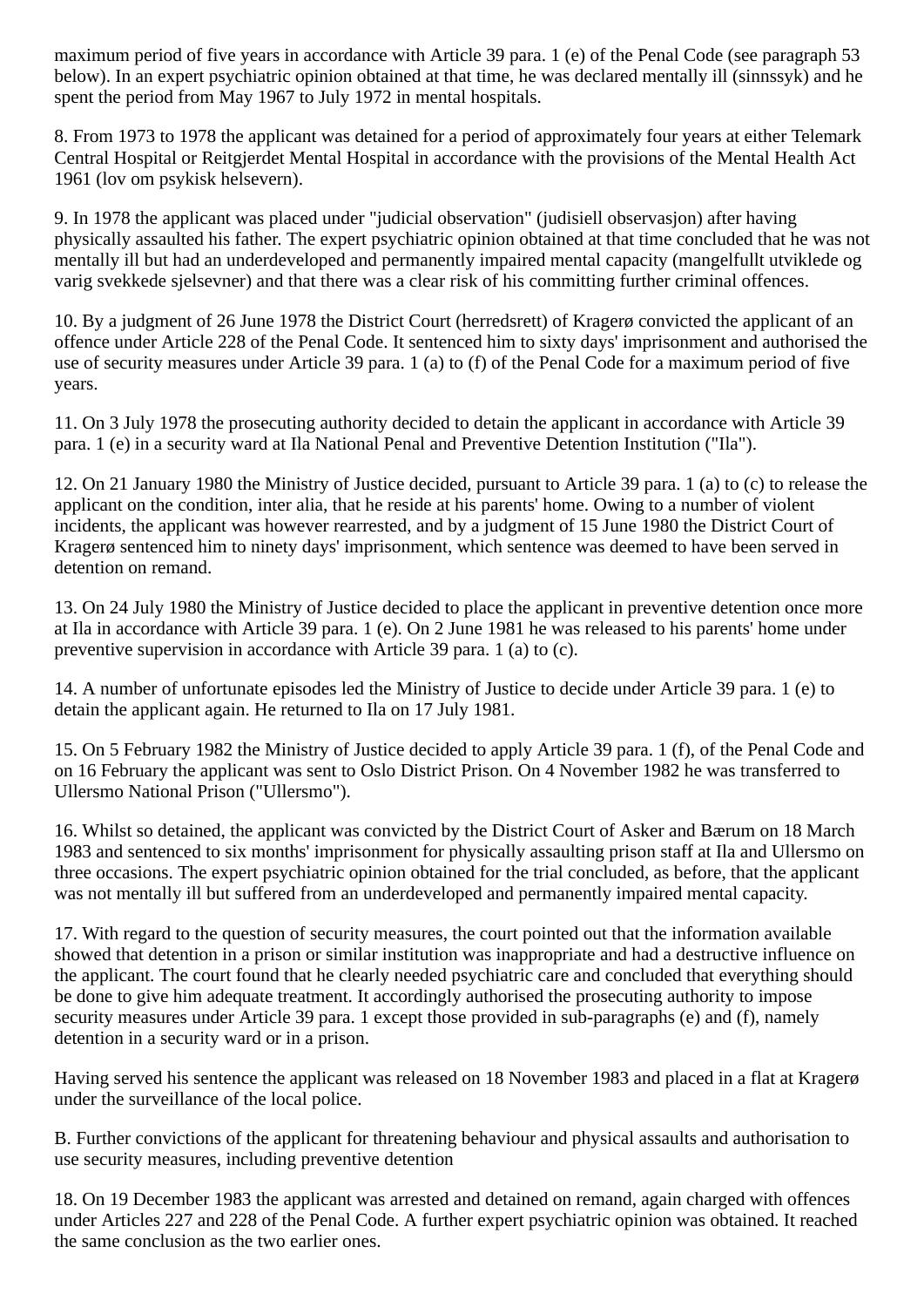19. By judgment of 20 September 1984 the District Court of Kragerø found the applicant guilty on most of the charges brought against him and sentenced him to one hundred and twenty days' imprisonment. Furthermore, the court authorised the prosecuting authority to use any of the security measures mentioned in Article 39 para. 1 of the Penal Code for a maximum period of five years. It found that, having regard to the applicant's almost total lack of self-control in certain situations and to his physical strength, it could not rule out the use by the competent authorities of preventive detention in a prison or in a security ward under Article 39 para. 1 (e) and (f) should this prove necessary. Apparently there was such a need, since the applicant remained at Ila.

20. The applicant appealed to the Supreme Court (Høyesterett) against the decision as regards preventive detention. In a decision (kjennelse) of 12 January 1985 Mr Justice Røstad stated, inter alia, on behalf of the unanimous court:

"I consider it beyond doubt that the scope of the security measures should be extended as set out in the judgment now appealed against. Like the District Court I find that the requirements for imposing security measures are fulfilled. [The applicant], who must be considered to have, as required by Article 39 [of the Penal Code], a deviant character, represents a serious danger regarding new offences, including threatening behaviour under Article 227. I may add that it cannot be considered disproportionate to impose security measures on such a clearly dangerous offender. In my view, the protection of society requires that the authorities should be able to impose such security measures as are considered necessary in order to prevent [the applicant] from committing further serious offences.

In view of the summing-up of counsel for the defence, I would point out that I find no basis for arguing that the decision of a Norwegian court concerning the authorisation to use security measures in a case like the present one would violate [Article 3] of the ... Convention (art. 3). It is for the implementing authorities to ensure that the security measure takes a form which in practice not only protects the interests of society but also seeks to promote those of [the applicant], including his need for psychiatric treatment."

21. On 7 November 1985 the applicant was transferred from Ila to Ullersmo pursuant to a decision of the Ministry of Justice under Article 39 para. 1 (f) of the Penal Code.

22. On 29 October 1986 he was convicted by the District Court of Asker and Bærum of having attacked a prison officer and was given a suspended sentence of forty-five days' imprisonment. On 12 January 1987 he was transferred from Ullersmo to Sunnås Rehabilitation Centre near Oslo in order to receive treatment from a psychologist for fourteen days. Certain examinations were carried out, but the applicant was sent back to Ullersmo after attacking one of the nurses.

23. On 24 February 1987 the applicant was sent to Reitgjerdet Mental Hospital, where it was established that he had become psychotic. As he thus met the requirements for compulsory placement, he was kept there until 4 December 1987, on which date the hospital concluded that he was no longer psychotic.

24. The applicant nevertheless stayed at the hospital on a voluntary basis, but after some weeks he became aggressive towards other patients and staff. As he refused to be placed in the ward for difficult patients, he was sent back to Ullersmo, still under the authorization of the Ministry of Justice in accordance with Article 39 para. 1 (f) of the Penal Code.

25. With effect from 8 February 1988 the preventive measures were changed. Under Article 39 para. 1 (a) to (c) the Ministry of Justice decided that the applicant should be released from Ullersmo, on condition that he live in a house at Skien under the supervision of the Probation and After Care Service (kriminalomsorg i frihet).

26. On 19 April 1988 the applicant physically assaulted the social workers supervising him and the Ministry of Justice decided on the same day to replace preventive supervision under Article 39 para. 1 (a) to (c) by detention in a secure institution, at least for a short time, in accordance with Article 39 para. 1 (f). The applicant was transferred to Arendal District Prison.

27. On 19 May 1988 he was released from Arendal District Prison and moved to the house at Skien.

28. Following several violent incidents the Ministry of Justice decided on 21 July 1988, in accordance with a recommendation from the Probation and After Care Service, that preventive supervision at Skien should cease and that the applicant was to be transferred to Ila under Article 39 para. 1 (e).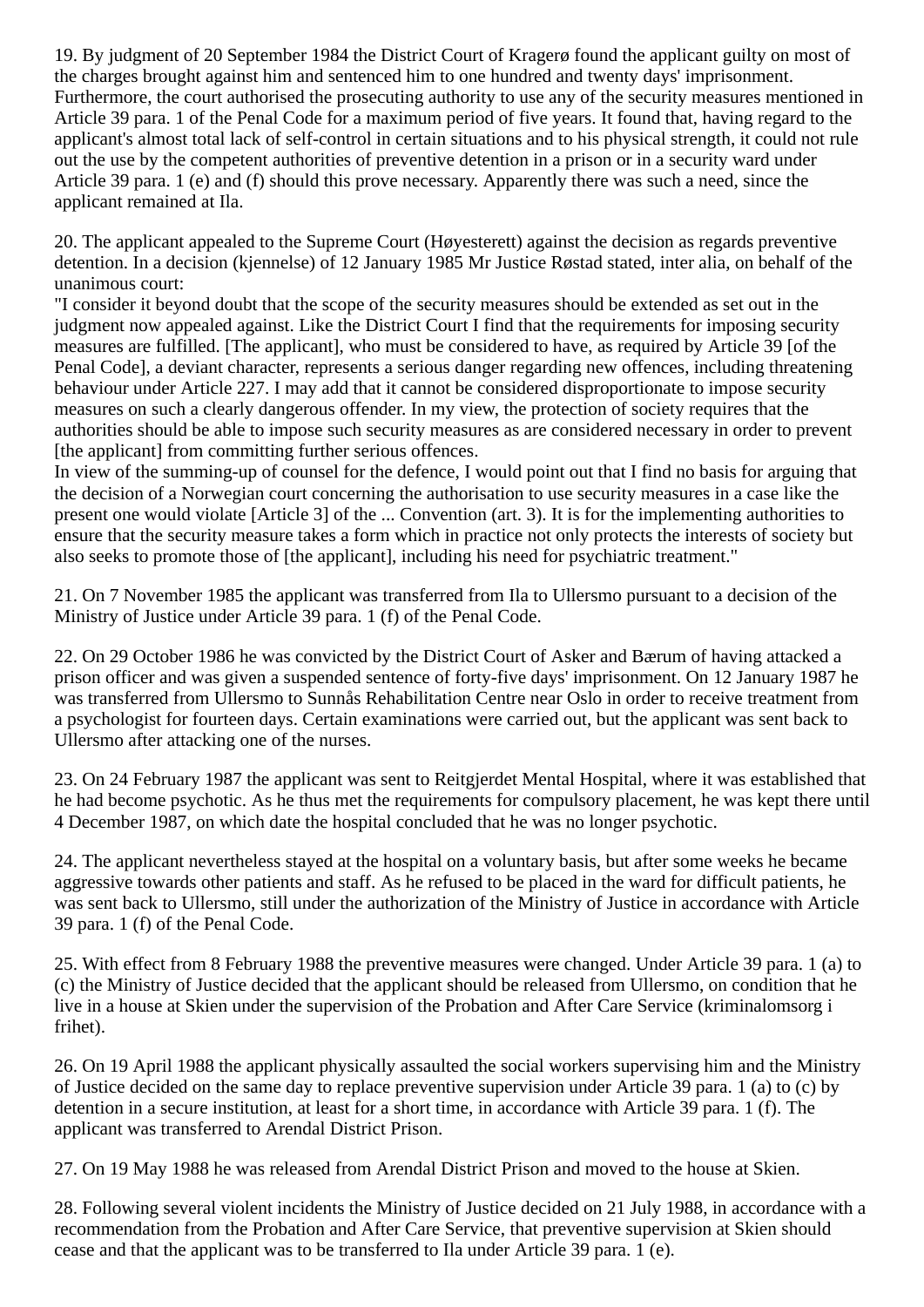29. On 21 October 1988 the Ministry of Justice decided that the applicant should be released and placed under preventive supervision pursuant to Article 39 para. 1 (a) to (c) of the Penal Code and he was brought back to the house at Skien. However, as on several occasions he violated the restrictions imposed on him the Ministry decided, in December 1988, to detain him at Ila again in accordance with Article 39 para. 1 (e).

30. On 11 January 1989 the applicant was convicted by the District Court of Kragerø of offences under Article 227 and Article 228 in conjunction with Article 230 of the Penal Code (threatening behaviour and physical assaults), committed against two social workers, a member of his family, a neighbour of his parents and members of that person's family. He was sentenced to one hundred and twenty days' imprisonment, which sentence was deemed to have been served in detention on remand. However, he continued to be detained at Ila under Article 39 para. 1 (e) as authorised by the District Court on 20 September 1984 and upheld by the Supreme Court on 12 January 1985 (see paragraphs 19 and 20 above).

31. The review available under Norwegian law of the lawfulness of the applicant's repeated periods of detention in the Ila security ward and in prison (under Article 39 para. 1 (e) or (f) of the Penal Code) formed the subject matter of the E. v. Norway judgment of 29 August 1990 (Series A no. 181-A). In that case the Court concluded that there had been no violation of Article 5 para. 4 (art. 5-4) with regard to the scope of judicial review available but that there had been a violation of this provision (art. 5-4) on account of a failure in certain review proceedings to take a decision "speedily".

C. The expiry of the authorisation to use security measures and detention on remand pending proceedings instituted in order to have the authorisation extended

32. While the applicant was detained again at Ila the authorities continued their efforts to solve the problems of his placement. On 22 June 1989 Dr Odd Gunnar Heitun, psychiatrist, submitted an expert opinion to the director of Ila concerning the use of security measures. Dr Heitun stated that the applicant's state of mind and conduct had not significantly changed from year to year since 1965. He recommended an extensive programme whereby the applicant could live in his own home in Skien, under the surveillance of four social workers during day time and with regular counselling by a psychologist or psychiatrist, the whole project to be supervised by a project leader. It was estimated that to run the programme would cost a little less than two million Norwegian kroner per year. In September 1989 a meeting was arranged at Ila, attended by representatives from the Telemark Mental Hospital, the Telemark County Physician (fylkeslegen), the Telemark Probation and After Care Service, the applicant's lawyer, social workers and the psychiatrist, Dr Heitun. Since certain matters remained to be clarified, no concrete proposal was adopted.

33. On 26 October 1989 the Institution Board (anstaltrådet) at Ila discussed the question of continuing the security measures in the light of the fact that the court authorisation to that effect would expire on 25 February 1990. Following this meeting the majority of the Board decided to recommend to the Vestfold and Telemark State prosecutor (Statsadvokaten i Vestfold og Telemark) to request the prolongation of the authorisation to use security measures under Article 39 para. 1 (a) to (f) of the Penal Code.

The recommendation was forwarded to the State prosecutor by letter of 11 January 1990 in which the acting director of Ila, inter alia, stated as follows:

"[The applicant] has now been placed, for approximately one year, in closed preventive detention [lukket sikring] at Ila. During this period he has on several occasions acted aggressively towards the prison officers. During previous stays in the institution he has attacked employees and has shown that his threats may be serious. Since 23 December 1988 [the applicant] has been placed in a cell of his own in section G since, for security reasons, it could not be justified to offer him a place in the open ward. Furthermore, [the applicant] has not been granted leave of absence since I fear that, due to [his] behaviour in prison, similar incidents might occur during such leave. I refer to the fact that he has been convicted several times for threatening behaviour and physical assault, most recently by a judgment of [11] January 1989 convicting him of similar offences committed while on leave in 1988.

...

[The applicant] has disclosed a deviant character from a very young age. His behaviour and conduct do not appear to have changed essentially since 1965 when he suffered brain damage. In 1988 he was on three occasions transferred to Skien under preventive supervision but every time it was discontinued due to circumstances relating to [the applicant]. Therefore I consider it probable - or rather very likely - that he will commit new offences involving violence if he were to be released when the security measure authorisation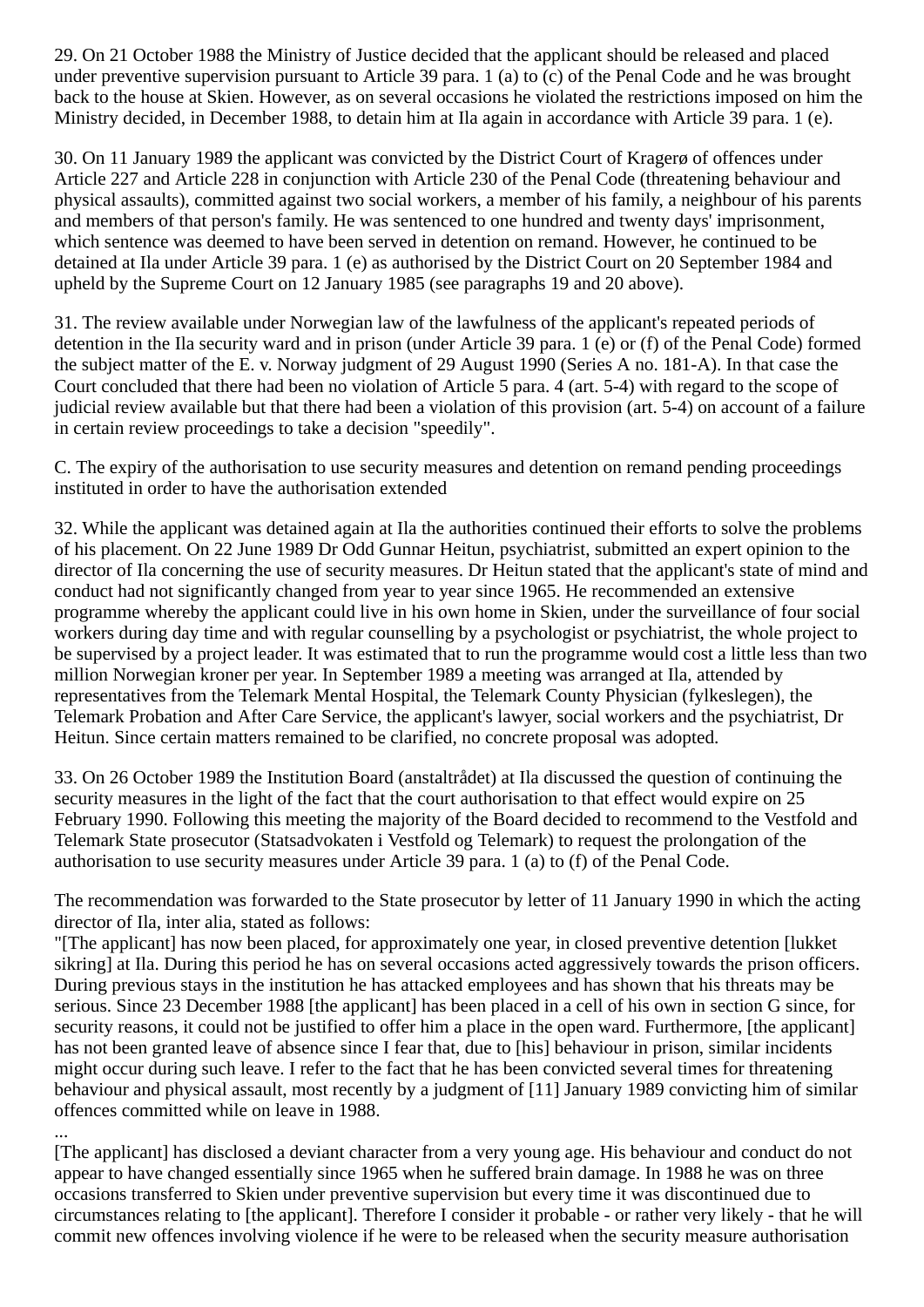expires. The possibility also exists that he would then commit far more serious offences than those of which he has previously been convicted.

It has turned out to be impossible to make other arrangements acceptable to [the applicant]. As recently as 9 March and 23 May 1989 the Ministry of Justice refused [the applicant's] requests to replace the detention with preventive supervision. The arrangement proposed by Dr Heitun, psychiatrist, appears to be more secure, but considerably more expensive than the previous ill-fated arrangements ...

However, today there is no adequate alternative to continuing preventive detention at Ila. Accordingly, I would recommend renewed preventive detention upon expiry of the authorisation to use security measures on [25] February 1990 ..."

34. On the basis of the above recommendation the Vestfold and Telemark State Prosecutor "filed charges" (satte under tiltale) against the applicant by "indictment" (tiltalebeslutning) of 2 February 1990 in order to obtain the Kragerø District Court's authorisation, pursuant to Article 39 para. 3, second sub-paragraph, of the Penal Code, to prolong by three years the authorisation to use security measures.

35. On 7 February 1990 the chief of police requested the District Court to detain the applicant on remand for a period of four weeks in accordance with Article 171 of the 1981 Code of Criminal Procedure (Straffeprosessloven), in order to obtain a medical opinion to be used during the forthcoming hearing concerning the question of further authorisation to use security measures. It was noted that the existing authorisation would expire on 25 February 1990.

36. On 12 February 1990 the District Court considered the question of detention on remand. The applicant maintained that detention on remand beyond 25 February 1990 would be illegal and would mean that he would be punished for the same offences twice. He alleged that the only reason why the authorities had requested his detention on remand was because they had failed to take the necessary procedural steps, although they had known for five years when the authorisation to use security measures would expire.

On this occasion, the District Court decided to obtain two expert statements and an opinion from the Medico-Legal Council (Den rettsmedisinske kommisjon), despite the fact that the applicant and the prosecution agreed that a statement by Dr Heitun would be sufficient.

37. In its decision of 12 February 1990 to detain the applicant on remand for a period of four weeks after 25 February 1990 the District Court stated:

"In accordance with Norwegian law the prosecuting authority shall consider and, where appropriate, determine the question of prolonging the period during which security measures can be used, even if the person in question has not committed new criminal offences, see Article 39 para. 3 of the Penal Code. ...

In addition, the second paragraph in fine of Article 171 of the Code of Criminal Procedure authorises detention on remand in cases where such detention is needed pending a new decision on security measures, on the condition that continuing the use of security measures is the most likely outcome of the case and that one of the specific conditions for detention under the first paragraph of Article 171 is fulfilled. In this case it is the condition in the third sub-paragraph of the first paragraph which is relevant, namely the risk of new criminal offences punishable by more than six months' imprisonment.

...

...

The security measure issue cannot be examined before 25 February 1990. This is due to the fact that the necessary expert opinion will not be ready before that date.

The Court finds reason to grant the prosecutor's request, see [the above-mentioned provisions of the Code of Criminal Procedure].

The Court finds it very likely that [the applicant] - if released in two weeks - would commit criminal offences such as threatening behaviour (Article 227 of the Penal Code) and physical assault (Article 228). He has without doubt strong character deviations, little tolerance and he easily makes threats, and also attacks people. Today he is opposed to any arrangement for supervision. In its assessment the Court refers first of all to what has happened earlier. The Supreme Court's decision of 1985 contains a thorough account of the previous period. Since 1985 he has been convicted twice for violations of Articles 227 and 228. Dr Heitun, psychiatrist, too must be understood as considering that [the applicant], due to his weak impulse control and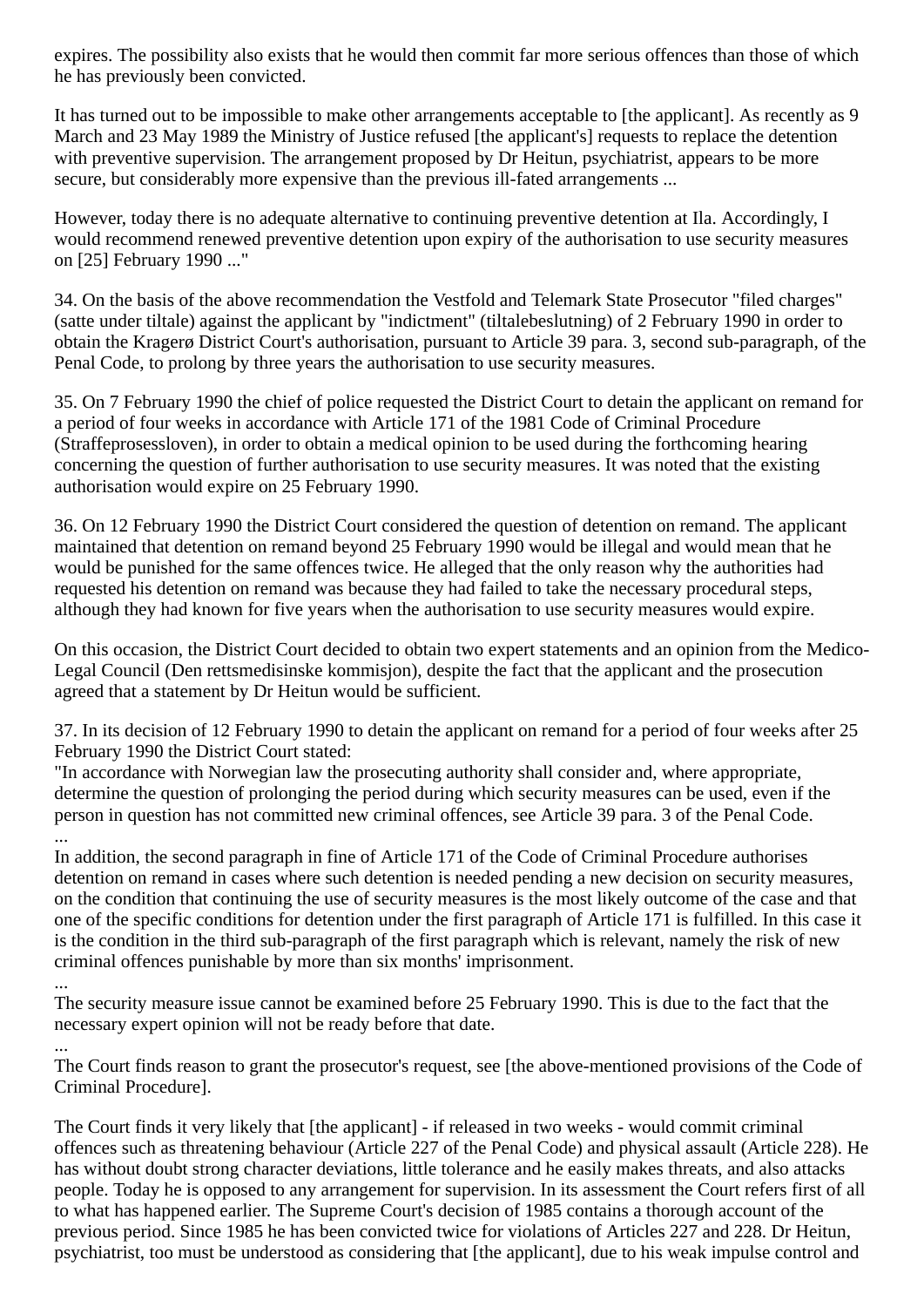impaired capacity to control himself, will find himself in situations where he reacts with verbal threats if he is released and that things will - despite his good intentions - go wrong.

Furthermore, it is likely that the case to be brought before the district court will end with the granting of an authorisation to use security measures against [the applicant] - for one or more years and with one or more of the measures mentioned in Article 39 para. 1 (a) to (f) of the Penal Code. It suffices here to refer to the fact that this has been recommended by Ila prison authorities and that Dr Heitun has drawn up a new plan for security measures.

In the present circumstances, the Court cannot see that the detention constitutes a disproportionate measure. [The applicant's] case is sad and tragic, but the Court cannot have regard solely to his interests but must also take into account the risk of the applicant's exposing others to fear and danger. As far as the Court can see from the case documents, it appears that the outcome will be the use of security measures to be implemented at Skien which should work better than the last programme and which would provide him with far better living conditions than he has experienced during the last fourteen months."

38. The applicant appealed against this decision to the Agder High Court (Agder Lagmannsrett). On 23 February 1990 the High Court upheld the decision of the lower court and added:

"There is no doubt that, under Norwegian law, it has up to now been assumed that it is permissible to prolong security measures beyond the maximum period even if the person concerned has not committed any crime during that period ... The High Court does not find that such an arrangement constitutes a violation of Article 4 of Protocol No. 7 to the Convention (P7-4) on double jeopardy. The statutory requirement that the Court must fix a maximum period for security measures is based, inter alia, on concern for the convicted person, namely to afford him after a certain period judicial review of the necessity of continued security measures ...

The High Court has no particular reason to doubt that there is a very imminent risk that [the applicant] would commit new criminal offences were he to be released at the end of the period of security measures, without the prison or the prosecuting authorities having any control over him ... In order to prevent new acts of violence it is necessary that he be taken care of also after the expiry of the security measure. Accordingly, there is a need for detention on remand and a very high probability that a further authorisation to use security measures will be granted ...

The High Court notes that detention on remand does not appear to be a disproportionate measure. The interests of protecting society override those of the [applicant] in being released.

The fact that the request for detention on remand of [7] February 1990 ... was based on the ground that time was needed in order to obtain an additional expert opinion is, in the High Court's view, of no relevance to the question of detention. The hearing at which the extension of the security measures is to be examined cannot be held until an opinion has been submitted by a further expert in psychiatry, in addition to Dr Heitun. Until the hearing can be held it is necessary to take care of [the applicant], in view of the danger of repetition of crime.

The High Court has understanding for the feeling of hopelessness expressed by [the applicant's] counsel about the fact that a programme for [the applicant] has still not been made. However, having regard to the circumstances of the case and even the treatment which [the applicant] has previously received, it cannot be maintained that his detention on remand would amount to a violation of Article 3 of the Convention (art. 3)."

39. The applicant appealed against this decision to the Supreme Court. On 16 March 1990 the Appeals Selection Committee of the Supreme Court (Høyesteretts kjæremålsutvalg) rejected the appeal. In its decision the court stated:

"In accordance with Article 39 para. 3, second sub-paragraph, [of the Penal Code] the Court must in cases concerning security measures fix a maximum period beyond which no measures can be taken without the Court's permission. A decision to prolong an authorisation does not mean that the person in question is convicted or punished again for the offences which constituted the basis for the judgment allowing the use of security measures. The fact that these offences constitute the basis for using security measures has already been decided in this judgment. What is relevant for the question whether the use of security measures should be prolonged beyond the initial maximum period fixed is an assessment of the other circumstances which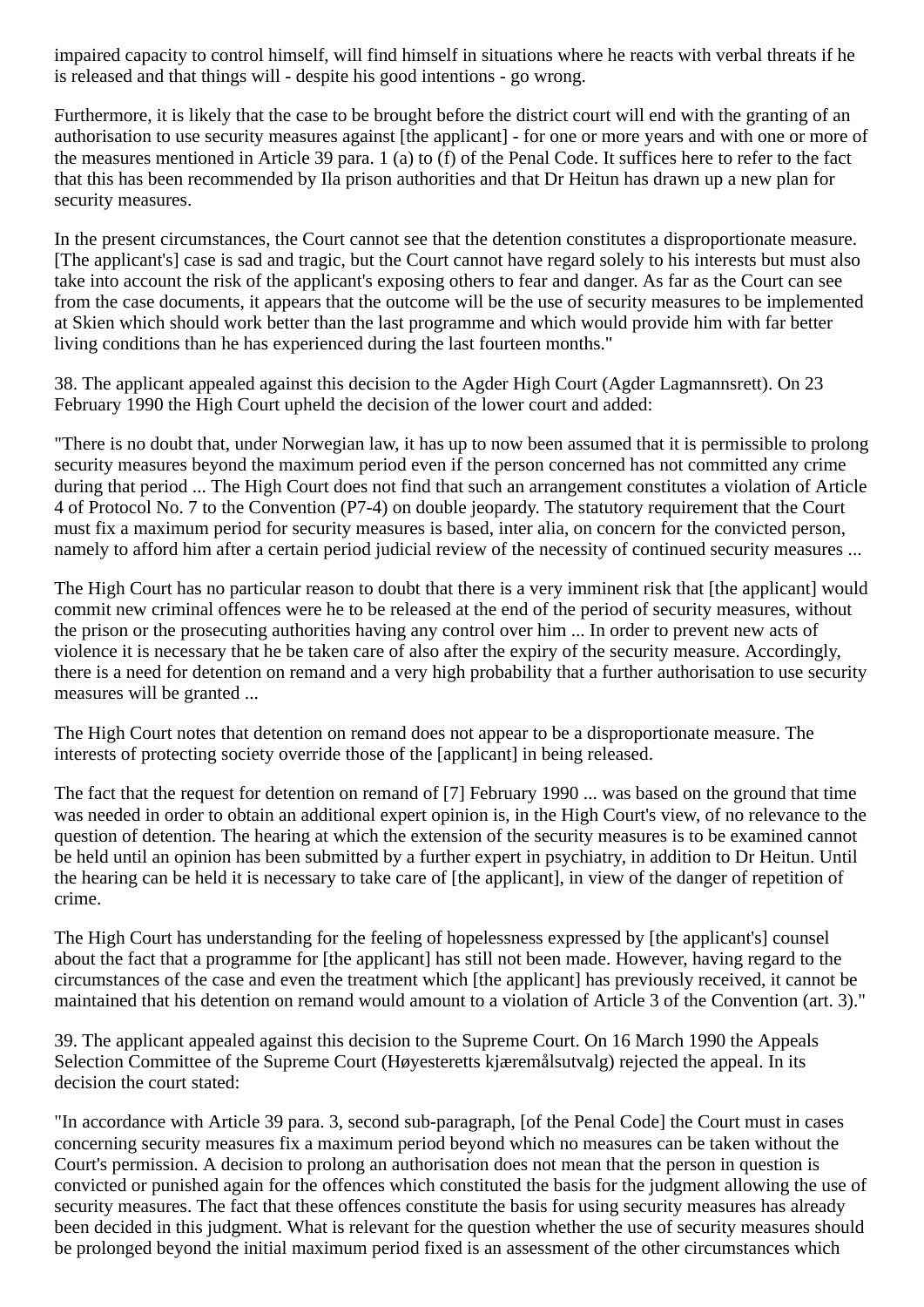provide the reasons for using security measures, the person's mental capacity and the risk of further criminal offences being committed. It follows from the judgment allowing the use of security measures, read in conjunction with Article 39 para. 3, second sub-paragraph, that the period of security measures may be prolonged, if there is reason to do so after such an evaluation.

In view of the above, it does not appear that the High Court based its decision on an incorrect interpretation of Article 4 para. 1 of Protocol No. 7 to the Convention (P7-4-1) by assuming that a prolongation of the period of security measures in accordance with Article 39 para. 3, second sub-paragraph, of the Penal Code would not be contrary to the Convention provision (P7-4-1).

The Court does not find either that the High Court's decision is based on an incorrect interpretation of Articles 3 or 6 of the Convention (art. 3, art. 6)."

40. The applicant accordingly remained at Ila, in detention on remand, after the Supreme Court's authorisation of 12 January 1985 expired on 25 February 1990.

41. On 20 March 1990 the District Court decided to extend the applicant's detention until 23 April 1990, stating as follows:

"The basis for the continuing detention - both factual and legal - is the same as when the Court examined the detention issue on 12 February 1990; see also the decisions of the High Court and the Appeals Selection Committee of the Supreme Court.

The Court does not consider the extension to be disproportionate either. With reference, among other things, to the recommendation of the Ila Institution Board and the psychiatrist Dr Heitun's submissions during the Court session of 12 February 1990, it is likely that the case will result in a prolongation of the authorisation to use security measures against [the applicant]. The fact that the question of the continued use of security measures ought to have been decided before the expiry of the period authorised cannot constitute a ground for release ..."

42. The applicant appealed against this decision to the Agder High Court.

43. On 22 March 1990 the experts, Dr Heitun and Dr Johannesen, submitted their opinion to the District Court. It concluded:

"1. It is questionable whether [the applicant] can be regarded as a person with an underdeveloped mental capacity.

2. [The applicant] suffers from a permanently impaired mental capacity.

3. [The applicant] is not in a state of insanity during the examination and there is no sign of reduced consciousness.

4. Prolonged authorisation to use security measures should not be granted and in case it is, it should exclude detention in a prison or in a security ward."

44. On 30 March 1990 the Agder High Court upheld the District Court's decision of 20 March 1990. The High Court stated:

"The Court finds that there is a great risk that [the applicant] will commit criminal acts which are punishable by imprisonment for a term exceeding six months if he were to be released now and that, therefore, continued detention on remand is necessary until the question of prolonging the authorisation to use security measures can be examined in court. The Court disagrees with counsel for [the applicant] that it is unlikely that such prolongation will be granted. In the light of the risk of new criminal offences being committed, to release the applicant, before an examination of whether to prolong the authorisation to use security measures, would be so questionable that to detain him on remand until such time does not seem disproportionate. Nor does it appear to be contrary to Article 5 para. 3 (art. 5-3) of the European Convention on Human Rights. The Court also refers to the fact that the extension of the detention on remand is based on the need to reschedule the case as it will be necessary to replace the judge ..."

45. On 19 April 1990 the Appeals Selection Committee of the Supreme Court rejected the applicant's appeal against the above decision of the High Court.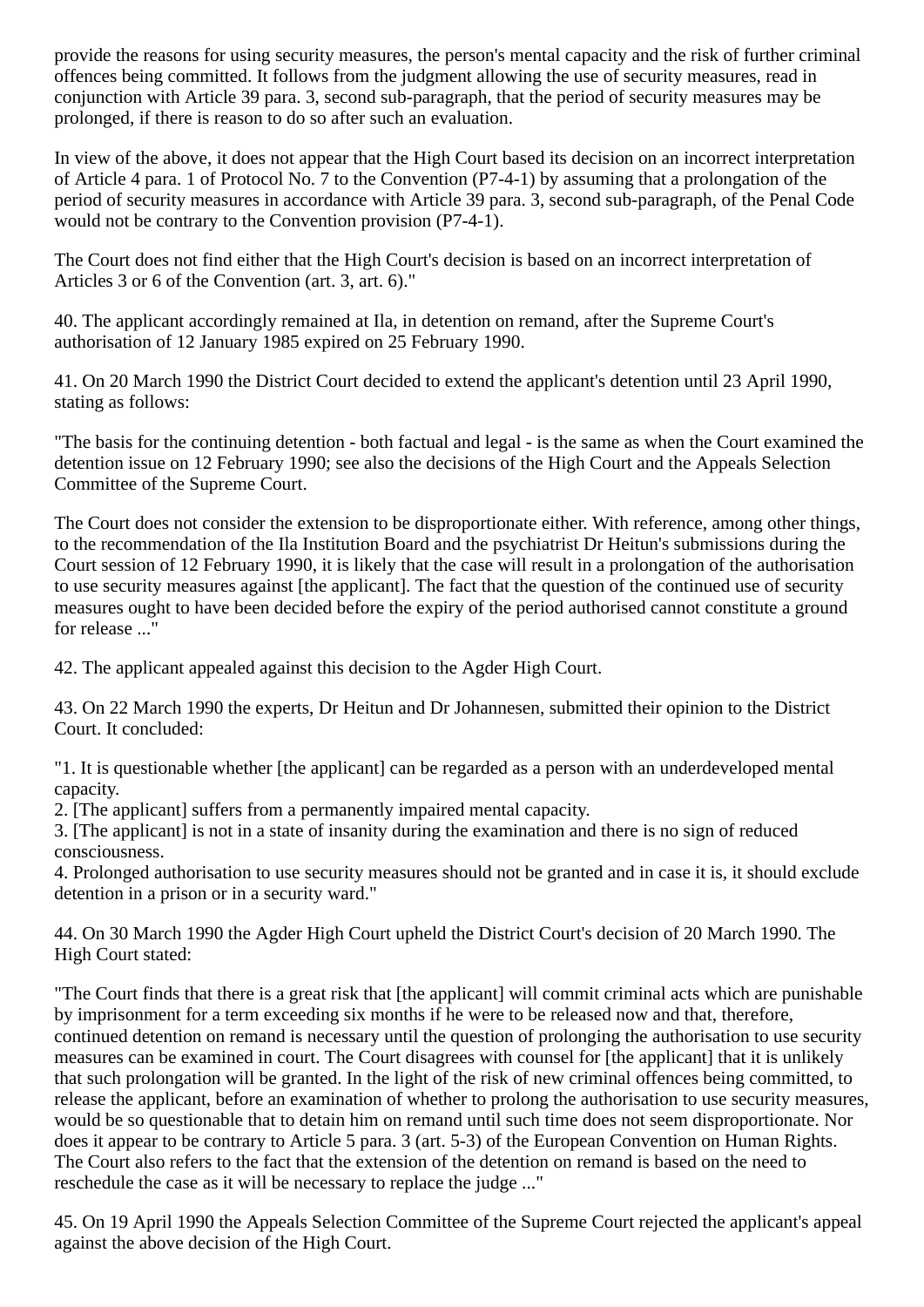46. On 20 April 1990 the District Court extended the period of detention on remand by four weeks, until 21 May 1990, referring in substance to its decisions of 12 February and 20 March 1990.

47. On 25 April 1990 the Medico-Legal Council rejected the medical expert opinion of 22 March 1990 and requested the submission of a revised opinion in the case.

48. On 14 May 1990 the prosecutor-general (Riksadvokaten) withdrew the request for a prolongation of the authorisation to use security measures against the applicant. He was accordingly released on 15 May 1990.

49. During his detention from 25 February to 15 May 1990, the applicant was held in solitary confinement, as had been the case also from December 1988 until that period.

#### D. Subsequent developments

50. In July, August and September 1990 the applicant committed several offences. As a consequence he was arrested on 24 September 1990 and detained on remand until 15 November 1990. By judgment of 13 February 1991 he was convicted, inter alia, of threatening behaviour and physical assault under Articles 227 and 228 of the Penal Code and was sentenced to seven months' imprisonment. Furthermore, the District Court authorised the use of security measures pursuant to Article 39 para. 1 (a) to (f) of the Penal Code for a period of three years. This judgment was upheld by the Supreme Court on 1 November 1991, excluding only the security measure set out in Article 39 para. 1 (c).

51. In the meantime the applicant had been arrested again, on 16 May 1991, and detained on remand. By judgment of 11 July 1991 he was sentenced to an additional ninety days' imprisonment for further violations of, amongst other provisions, Articles 227 and 228 of the Penal Code. He was released on 13 July 1991. He served the remaining part of the sentence from 14 January until 16 April 1993.

By judgment of 29 June 1994 the applicant was sentenced by the Kragerø District Court to ten months' imprisonment having been found guilty on thirty-two counts of threatening behaviour and physical assault from December 1991 until April 1994. The applicant appealed against this judgment but the Appeals Selection Committee of the Supreme Court refused leave to appeal. He served the prison sentence.

On 21 April 1995 the District Court sentenced the applicant to seventy-five days' imprisonment for physical assault on a prison officer. On 3 September 1996 it convicted him on one charge of threatening behaviour, two charges of physical assault and four charges of invasion of privacy and sentenced him to six months' imprisonment. An appeal to the High Court was dismissed on 18 October 1996. On a further appeal, the Supreme Court, in a judgment of 21 February 1997, reduced the sentence to ninety days.

52. The Director of Public Prosecutions has, upon the advice of the Kragerø police and the public prosecutor of Vestfold and Telemark, decided not to request an extension of the order of security measures (see paragraph 50 above), which expired on 16 April 1996.

## **II. Relevant domestic law**

## A. Penal Code

53. Article 39 of the Penal Code in its relevant parts reads as follows:

"1. If an otherwise punishable act is committed in a state of insanity or unconsciousness or if a punishable act is committed in a state of unconsciousness due to self-inflicted intoxication, or in a state of temporarily reduced consciousness, or by someone with an underdeveloped or permanently impaired mental capacity, and there is a danger that the offender, because of his condition, will repeat such an act, the court may decide that the prosecuting authority, as a security measure, shall

(a) assign or forbid him a particular place of residence,

(b) place him under surveillance by the police or a specially appointed probation officer and order him to report to the police or the probation officer at designated intervals,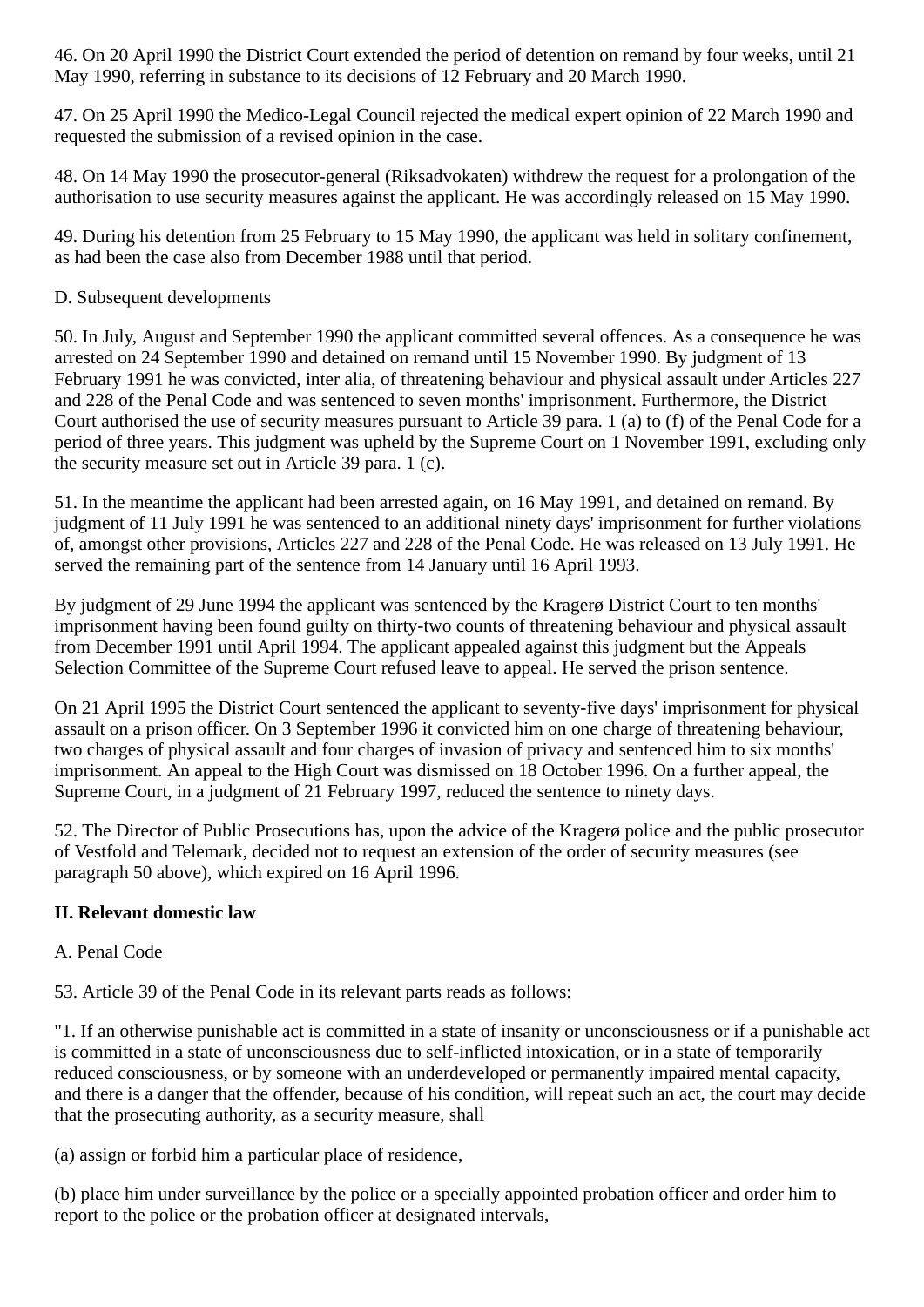(c) forbid him to consume alcoholic beverages,

(d) place him in secure private care,

(e) place him in a mental hospital, sanatorium, nursing home or security ward, where possible, in accordance with the general provisions promulgated by the King,

(f) keep him in preventive detention.

2. If such condition involves a danger of acts of the kind covered by Articles 148, 149, 152 (second paragraph), 153 (first, second and third paragraphs), 154, 155, 159, 160, 161, 192-98, 200, 206, 212, 217, 224, 225, 227, 230, 231, 233, 245 (first paragraph), 258, 266, 267, 268 or 292, the court shall decide to apply such security measures as are mentioned above.

3. These measures are terminated when they are no longer regarded as necessary, but may be resumed if there is reason to do so. The security measures listed under (a) to (d) may be employed concurrently.

The court shall determine the maximum period for which security measures may be imposed without its further consent.

4. Unless the court has decided otherwise, the prosecution may choose between the above-mentioned security measures.

The decision to terminate, resume or alter a security measure is made by the Ministry.

Before a decision about security measures or their termination is made, the opinion of a medical specialist must normally be obtained. The same procedure should be followed at regular intervals during the period in which security measures are in force.

..."

B. Code of Criminal Procedure

54. Article 171 of the Code of Criminal Procedure reads as follows:

"Any person who with just cause is suspected of one or more acts punishable by law with imprisonment for a term exceeding six months may be arrested when:

(1) there is reason to fear that he will evade prosecution or the execution of a sentence or other precautions; (2) there is an immediate risk that he will interfere with any evidence in the case, e.g. by removing clues or influencing witnesses or accomplices;

(3) it is deemed to be necessary in order to prevent him from again committing a criminal act punishable by imprisonment for a term exceeding six months; and

(4) he himself requests it for reasons that are found to be satisfactory.

When proceedings relating to security measures have been instituted, or it is probable that such proceedings will be instituted, an arrest may be made regardless of whether a penalty may be imposed, as long as the conditions in paragraph 1 are otherwise fulfilled. The same applies when a judgment in favour of security measures has been pronounced or it is a question of extending the maximum period for using security measures."

55. Arrest and detention may be ordered under the second paragraph of Article 171 if a request has been made for an authorisation to use security measures under Article 39 of the Penal Code, or if a judgment has been given on the matter or if there is question of extending the maximum period of an Article 39 authorisation. Detention on remand under the second paragraph of Article 171 may in such instances serve as a provisional measure to apply until the authorisation may be implemented (Andenæs, Norsk straffeprosess, vol. II, first edition 1985, p. 111, and second edition 1994, pp. 154-55).

56. The applicant submitted a copy of a decision of 28 April 1931 by the Appeals Selection Committee of the Supreme Court, quashing a decision by a city court to prolong an authorisation to use security measures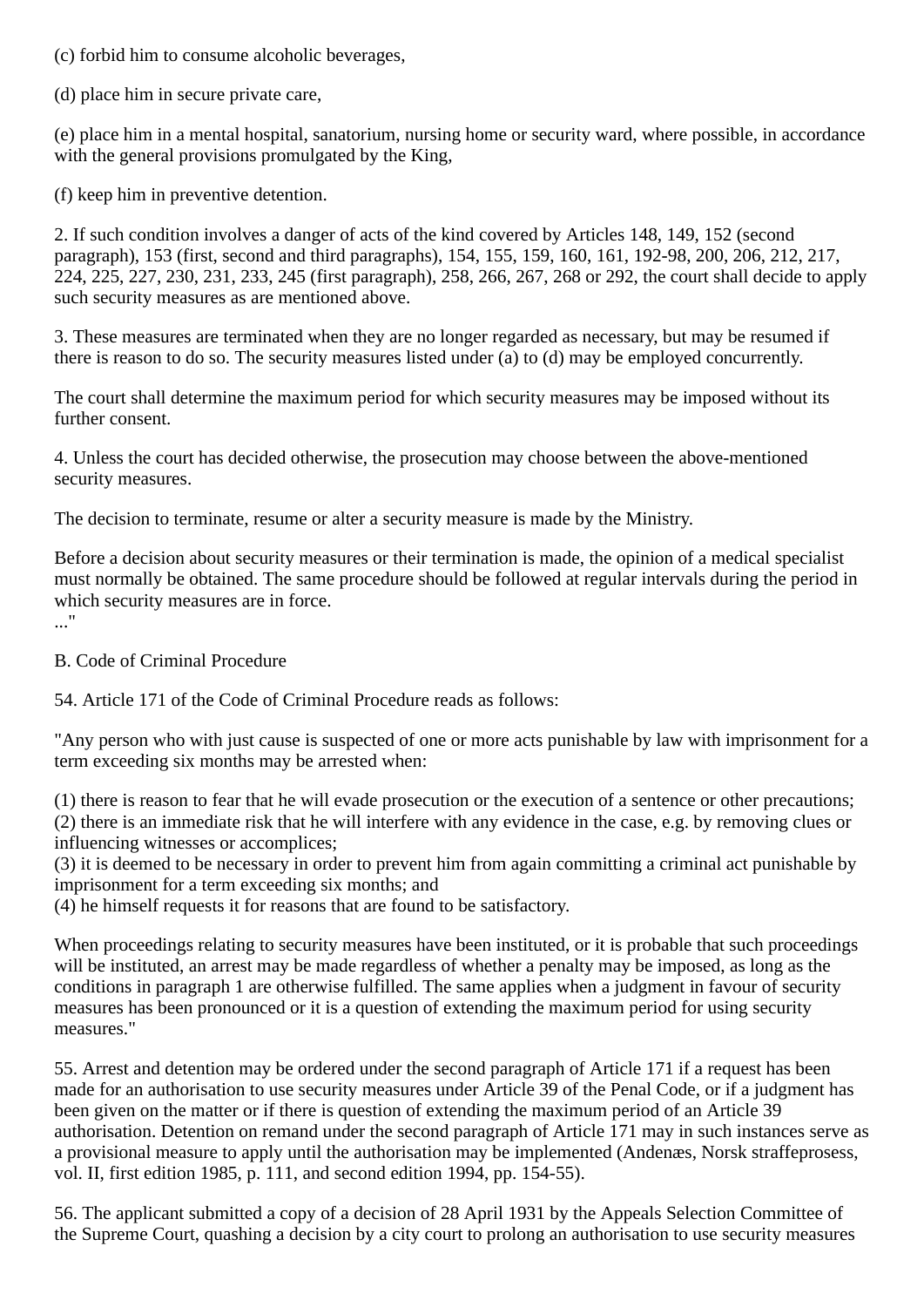under Article 39 of the Penal Code. Such prolongation should, after a main hearing (hovedforhandling), be decided by way of judgment by the city court which had initially given the authorisation, sitting, not with a single judge (forhørsrett), but with lay assessors (domsmenn).

57. On 26 January 1996 the Supreme Court delivered a judgment (Norsk Retstidende 1996, p. 93) which included the following statements about the interpretation of the second paragraph of Article 171:

"The connection between the criminal acts that provided the grounds for security measures, and the new extended - authorisation of such supervision is quite crucial to the question whether the second paragraph, cf. the first paragraph, of Article 171 of the Code of Criminal Procedure requires that there must be a justified suspicion of a new criminal act punishable by imprisonment for a term exceeding six months. The Supreme Court cannot see that any such requirement can be read into the provision. Since the original criminal act can be the offence that provides grounds for continued security measures, it must also be possible for it to be the offence that forms the basic condition for a remand in custody pursuant to the said provision, which moreover will also in this instance require that the general conditions for a remand in custody, e.g. a risk of repetition of an offence, are fulfilled (see Norsk Retstidende 1992, p. 136).

This interpretation is supported by the legislative background of this provision. Before the 1981 Code of Criminal Procedure the provision concerning a remand in custody in connection with proceedings relating to security measures was contained in Article 39 para. 1 (b), item 4, of the Penal Code. There was nothing in that provision which indicated a new criminal act as a condition for a remand in custody in connection with proceedings for an extension of security measures. There is nothing in the legislative history in connection with the inclusion of this provision among the provisions of the Code of Criminal Procedure concerning remanding in custody which indicates that any change on this point was intended. Nor is it indicated by any considerations of policy. It is conceivable that the need for an extension of security measures will first become clear close to the expiry of the period of the security measures without there being any reason to criticise the prosecuting authority for not raising the question earlier, and without the need that has become apparent having any basis in the commission of a new criminal act punishable by imprisonment for a term exceeding six months. In such cases it may appear to be unconditionally necessary in order to prevent the commission of new serious criminal acts that the offender should be remanded in custody until a new legally enforceable authorisation for security measures subsists.

The Supreme Court cannot see that this interpretation of the second paragraph of Article 171, cf. the first paragraph, of the Code of Criminal Procedure - to the effect that a new criminal act punishable by imprisonment for more than six months is not required - is contrary to the provision in the European Convention on Human Rights. The provision in the Convention which might conceivably be applicable must be Article 5 para. 1 (c) (art. 5-1-c). The European Court of Human Rights has interpreted this provision (art. 5-1-c) to the effect that it 'permits deprivation of liberty only in connection with criminal proceedings' (see, inter alia, the Court's judgment of 22 February 1989 in the Ciulla case).

The rule must be that a person who is convicted of a criminal act cannot, after having served his sentence, be subjected to a new remand in custody on the basis of the matters that have been adjudicated because there is reason to fear the commission of new criminal acts. In cases of security measures, however, the situation is as the Court has stated - that an authorization of limited duration is given to apply specific security measures, which can be extended if the conditions for such extension subsist. The extension will be a part of the reaction system - see Article 5 para. 1 (a) of the Convention (art. 5-1-a). When a decision is made to remand an offender in custody as a step in proceedings for the extension of security measures, because he is

dangerous and it is necessary to protect vulnerable persons - in this case children against sexual assaults the

Supreme Court can take no other view than that the remand in custody, in the same way as when a remand in custody is otherwise used pending a sentence becoming legally enforceable, has the necessary connection with the criminal acts committed and the lawful prosecution thereof.

The Supreme Court also finds it necessary to consider the restriction which the European Court of Human Rights has read into Article 5 para. 1 (c) of the Convention (art. 5-1-c) as regards the condition 'necessary to prevent him from committing a criminal act', i.e. that a remand in custody must be to 'prevent a concrete and specific offence' (see, inter alia, the Court's judgment of 6 November 1980 in the Guzzardi case). This need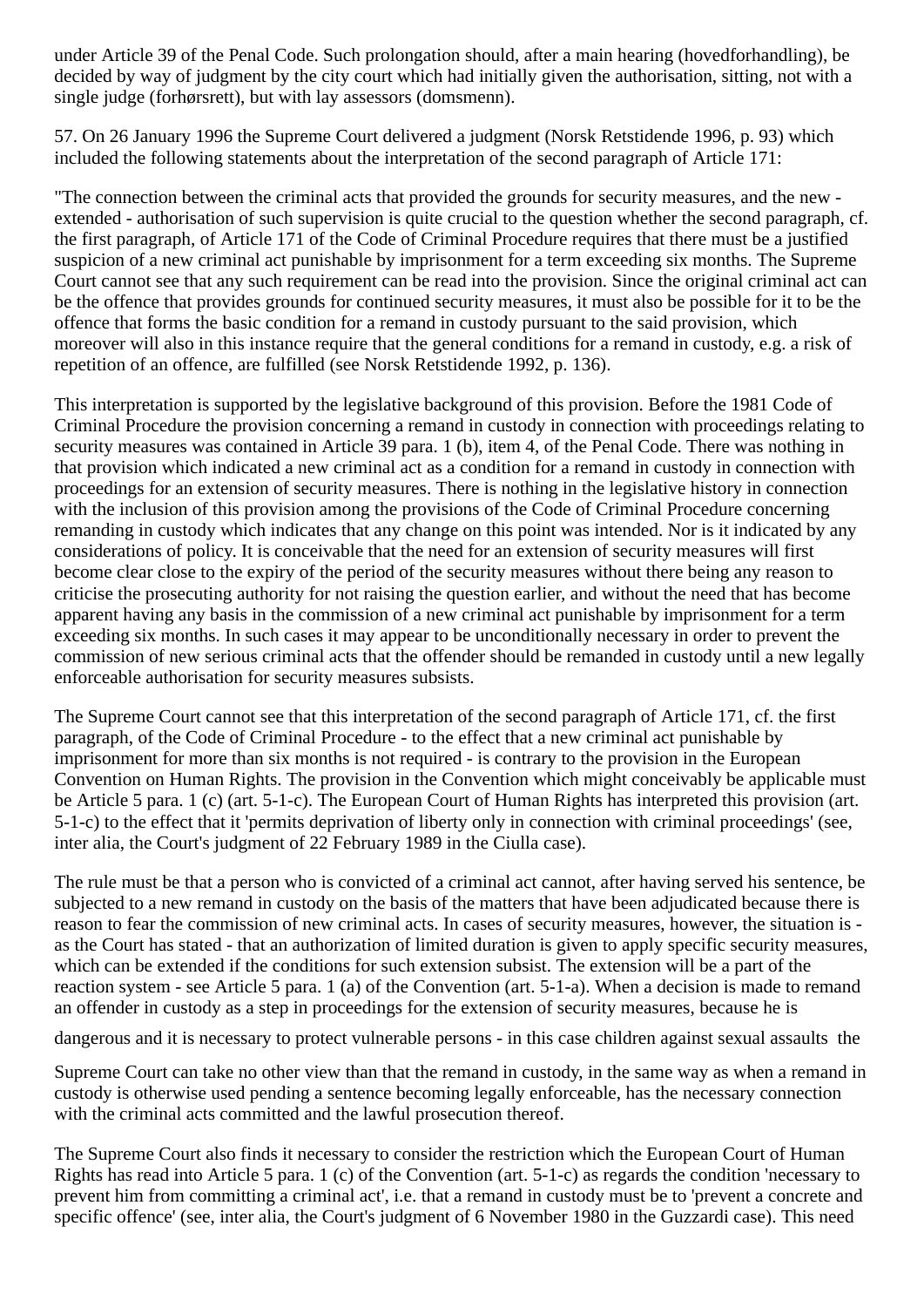for concretisation is significant. A more general risk of punishable offences would not be sufficient. ...

In the opinion of the Supreme Court, the risk of a criminal act [in this case] was concrete and specific for the purposes of Article 5 para. 1 (c) (art. 5-1-c) ..."

58. Article 174 of the Code of Criminal Procedure requires that the detention should not be a disproportionate measure.

#### C. Mental Health Act

59. According to chapter 2, section 3, of the Mental Health Act, a person who, because of his or her mental state, does not seek the medical supervision and psychiatric health care which he or she needs and whose nearest relatives fail to ensure that he or she does so, may be subjected to compulsory medical examination and may, if necessary, be placed without his or her own consent, for up to three weeks, for treatment in a hospital or other appropriate place.

However, under section 5, a person suffering from serious mental illness may be admitted to hospital without his or her consent if his or her nearest relatives or a public authority so desire, and if the senior physician at the hospital considers, on the basis of the patient's state of health, that such admission is necessary in order to prevent him from suffering harm or that the prospect for recovery or substantial improvement is jeopardised or that the patient presents a serious danger to himself or others.

#### **PROCEEDINGS BEFORE THE COMMISSION**

60. In his application to the Commission of 17 September 1990 (no. 17391/90), Mr Eriksen alleged that the conditions of his detention, including the fact that he had been held in solitary confinement, from December 1988 until his release in May 1990, constituted a violation of Article 3 of the Convention (art. 3). He further complained that, in breach of Article 5 of the Convention (art. 5), his detention from 25 February to 15 May 1990 had failed to fulfil any of the conditions set out in that provision (art. 5). In addition, he complained under Article 6 (art. 6) about the lack of fairness of certain proceedings leading to his conviction for physically assaulting a prison officer. Finally, he alleged that, by reason of the fact that he was detained from 25 February to 15 May 1990, he had been a victim of double jeopardy in breach of Article 4 of Protocol No. 7 to the Convention (P7-4).

61. On 2 December 1992 the Commission (Second Chamber) declared the application inadmissible as regards the applicant's complaints under Articles 3 and 6 of the Convention (art. 3, art. 6) and Article 4 of Protocol No. 7 (P7-4).

On 31 August 1994 the Commission declared the application admissible as regards his complaint under Article 5 of the Convention (art. 5). In its report of 18 October 1995 (Article 31) (art. 31), it expressed the opinion that there had been a violation of Article 5 para. 1 of the Convention (art. 5-1) (twelve votes to one) and that there had been no violation of Article 5 para. 3 (art. 5-3) (unanimously). The full text of the Commission's opinion and of the dissenting opinion contained in the report is reproduced as an annex to this judgment [\[3\]](#page-20-2).

## **FINAL SUBMISSIONS TO THE COURT**

62. At the hearing on 23 October 1996 the Government, as they had done in their memorial, invited the Court to hold that there had been no violation of Article 5 paras. 1 or 3 of the Convention (art. 5-1, art. 5-3).

63. On the same occasion the applicant reiterated his request to the Court stated in his memorial to find that there had been violations of Article 5 paras. 1 and 3 of the Convention (art. 5-1, art. 5-3) and to award him just satisfaction under Article 50 of the Convention (art. 50).

## **AS TO THE LAW**

I. ALLEGED VIOLATION OF ARTICLE 5 PARA. 1 OF THE CONVENTION (art. 5-1)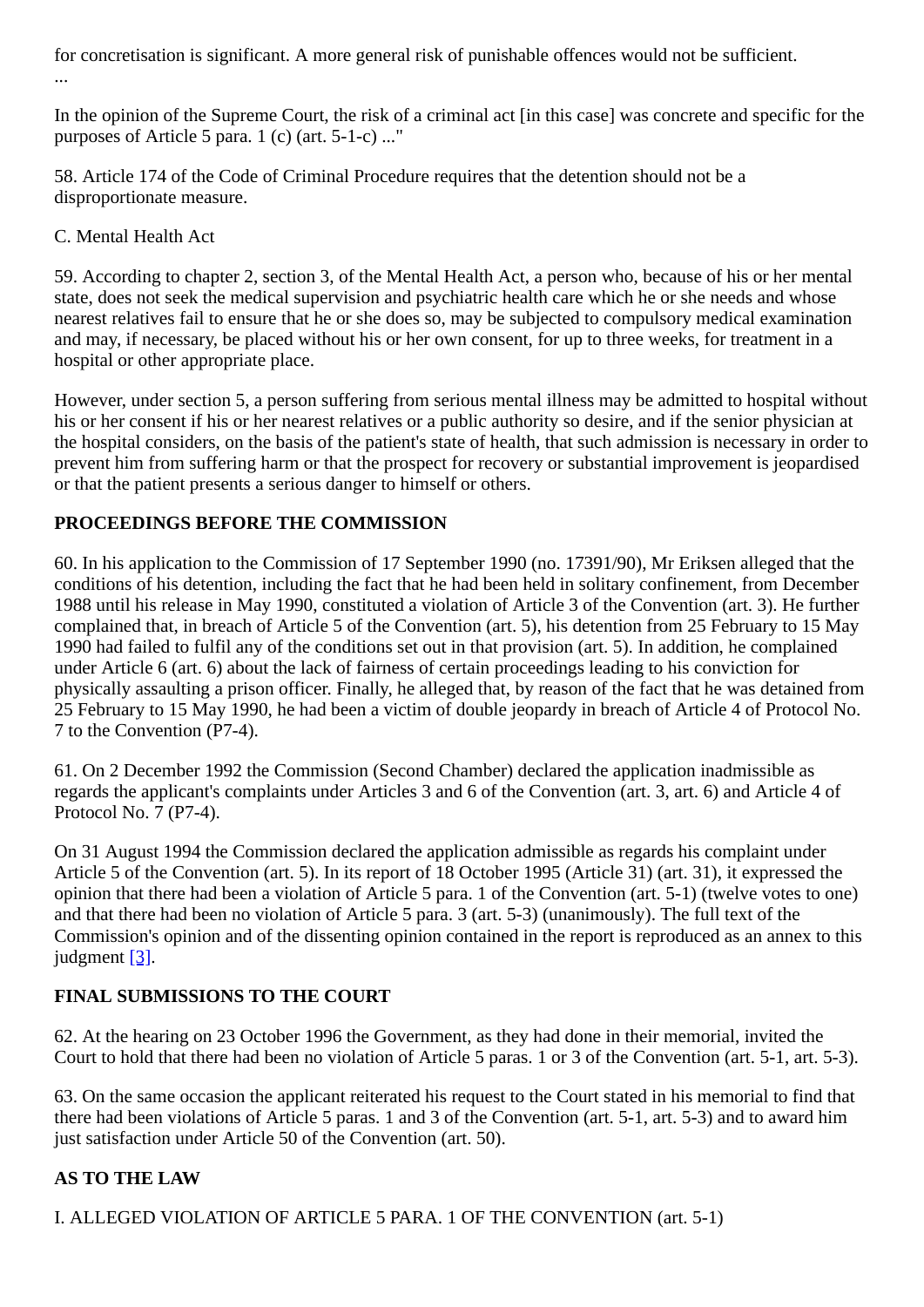64. Article 5 para. 1 of the Convention (art. 5-1), in so far as relevant, provides:

"Everyone has the right to liberty and security of person. No one shall be deprived of his liberty save in the following cases and in accordance with a procedure prescribed by law:

(a) the lawful detention of a person after conviction by a competent court; ...

(c) the lawful arrest or detention of a person effected for the purpose of bringing him before the competent legal authority on reasonable suspicion of having committed an offence or when it is reasonably considered necessary to prevent his committing an offence or fleeing after having done so; ...

(e) the lawful detention ... of persons of unsound mind ...; ..."

65. The applicant maintained that his detention from 25 February to 15 May 1990 had not been justified by any of the grounds quoted in Article 5 para. 1 (art. 5-1). The Commission was of the same opinion.

66. The Government contested this assertion. In their contention, the detention had been justified, as they maintained before the Commission, on the grounds set out in sub-paragraphs (c) and (e) (art. 5-1-c, art. 5-1 e). Before the Court they also relied on sub-paragraph (a) (art. 5-1-a).

A. Arguments of those appearing before the Court

1. Sub-paragraph (a) (art. 5-1-a)

67. The Government submitted that the applicant's detention from 25 February to 15 May 1990 could be justified as "lawful detention ... after conviction by a competent court" within the meaning of sub-paragraph (a) (art. 5-1-a). The measure had been imposed in connection with proceedings instituted for extending an authorization to use security measures under Article 39 of the Penal Code and had thus formed part of the regime applying to the crime which had initially grounded the authorisation upheld by the Supreme Court on 12 January 1985 (see paragraph 20 above). There had been sufficient formal and causal links between this decision and the detention in issue for the purposes of sub-paragraph (a) (art. 5-1-a).

68. In the Commission's view the detention could not be justified under sub-paragraph (a) (art. 5-1-a). The Delegate stated that it could not be decisive under that provision (art. 5-1-a) that there was a formal and causal link between the detention and the initial conviction warranting the Article 39 authorisation in 1985. Otherwise, it would have the unfortunate consequence that national authorities would be allowed to detain a person on remand for a long time, in this case almost three months, after the expiry of a maximum period and even if it had not been established that the conditions under any of the sub-paragraphs of Article 5 para. 1 (art. 5-1) had been fulfilled. The criteria of causal link had been applied by the Court in cases of quite a different nature, namely in relation to orders for re-detention imposed during the period of a judicial authorisation given on the basis of an initial conviction (see the Van Droogenbroeck v. Belgium judgment of 24 June 1982, Series A no. 50, pp. 21-22, para. 40, and the Weeks v. the United Kingdom judgment of 2 March 1987, Series A no. 114, p. 26, para. 49). However, the present case concerned detention after the expiry of such an authorisation.

69. The applicant, referring to a 1931 ruling of the Supreme Court, maintained that the District Court had by its decision of 12 February 1990 (see paragraph 37 above) circumvented the conditions under Norwegian law for extending an order authorising security measures. Such extension had to be grounded on a new conviction of the defendant following thorough consideration by objective medical experts and a hearing before the trial court sitting with three judges. It could not, as had occurred in the present case, be imposed by way of a simple decision by the District Court sitting with a single judge (forhørsrett) (see paragraph 56 above).

The fact that the above requirements had been circumvented was all the more serious since the expert, Dr Heitun, who had previously recommended measures other than detention, had stated at the hearing on 12 February 1990 that detaining the applicant would be inconsistent with the purpose of the security measures.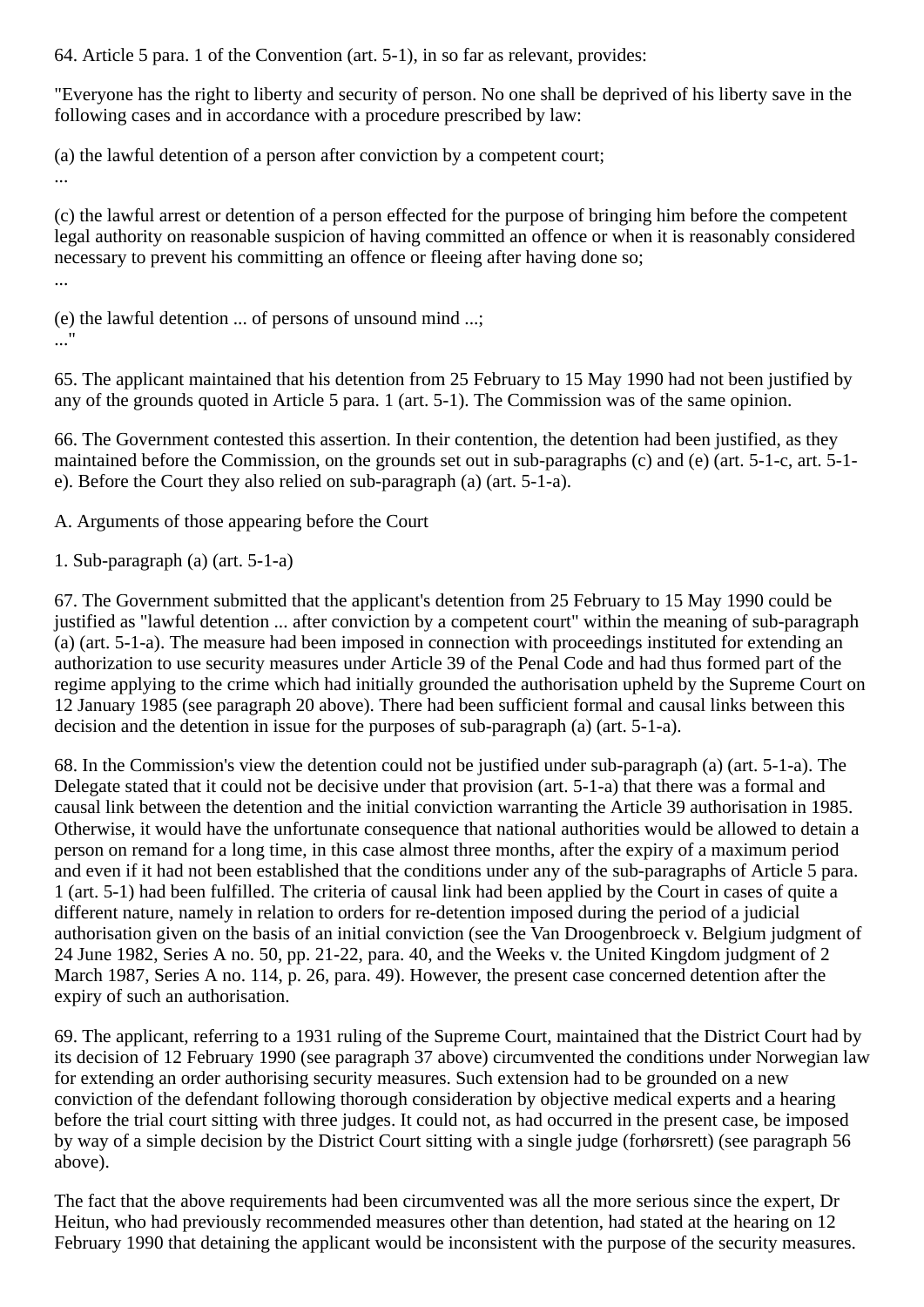The Supreme Court had in its decision of 12 January 1985 recommended that detention in prison be avoided. In addition, Dr Heitun's and Dr Johannesen's expert opinion of 22 March 1990 had concluded that prolonging the security measures would not be advisable (see paragraph 43 above).

In the applicant's view, the five-year maximum period for the security measures upheld by the Supreme Court on 12 January 1985 should be considered as absolute (see paragraph 20 above). It could not be said, as suggested by the High Court on 23 February 1990, that the reason for setting a maximum period had been to ensure that the security measures be subject to subsequent judicial review (see paragraph 38 above). Such review would have been afforded irrespective of the maximum period.

In any event, in the absence of a new offence, a decision to prolong the authorisation to use security measures would not have entailed an assessment of guilt or amounted to a "conviction" within the meaning of sub-paragraph (a) (art. 5-1-a). Accordingly, deprivation of liberty following such a decision could not be viewed as detention "after conviction" for the purposes of that provision (art. 5-1-a).

2. Sub-paragraph (c) (art. 5-1-c)

70. The Government argued that the applicant's detention from 25 February to 15 May 1990 could also be justified on the basis of sub-paragraph (c) (art. 5-1-c) in that it had been imposed in connection with criminal proceedings against the applicant and could "reasonably [be] considered necessary to prevent his committing an offence".

71. The Commission took the opposite view. The deprivation of liberty had not been based on or related to any criminal act committed by the applicant or any investigation pursued in this respect. Nor had it been ordered in the context of criminal proceedings instituted against the applicant. It had been designed rather to keep him detained while the authorities obtained the necessary evidence for the forthcoming hearing on the question of prolonging the authorisation to use security measures under Article 39 of the Penal Code. The chief of police's request of 7 February 1990 had relied merely on the need to obtain a medical opinion pending the hearing on the Article 39 issue (see paragraph 35 above). The Delegate, in any event, pointed out that, to the extent that the detention was linked to the applicant's conviction in 1984, which the Commission disputed, it was sub-paragraph (a) (art. 5-1-a), not (c) (art. 5-1-c), which would be relevant. In this connection, he referred to the Court's Wemhoff v. Germany judgment (27 June 1968, Series A no. 7, p. 23, para. 9).

Furthermore, the Commission observed that the relevant court decisions had failed to mention any concrete and specific offence which it was necessary to prevent the applicant from committing. Rather, they had referred to a general risk of the applicant's threatening and violent behaviour because of his mental disorder. Whether his mental condition was such as to warrant the imposition of security measures remained to be determined at a later stage (see paragraphs 37-39, 41 and 44 above). In these circumstances, the applicant's detention on remand could not be based on Article 5 para. 1 (c) (art. 5-1-c), which should be given a narrow interpretation (see the Guzzardi v. Italy judgment of 6 November 1980, Series A no. 39, pp. 38-39, para. 102).

72. The applicant, who essentially shared the Commission's views, maintained that sub-paragraph (c) (art. 5- 1-c) required not only that there was a risk of commission of a future offence but also that there be reasonable suspicion of a specific offence being either committed or prepared. Accordingly, detention under that provision (art. 5-1-c) had to be grounded on recent conduct by the person concerned. That had not been the case of the detention in question.

3. Sub-paragraph (e) (art. 5-1-e)

73. The Government further submitted that the contested measure could be regarded as "lawful detention of [a person] ... of unsound mind" for the purposes of sub-paragraph (e) (art. 5-1-e). Referring to the expert evidence in the case (see paragraphs 32, 37 and 43 above), they maintained that at the time of his detention the applicant was deemed to have a permanently impaired mental capacity. This fact, together with his dangerousness, suggested that he suffered from a true mental disorder warranting compulsory confinement.

The Government stressed that, in view of the interim character of the detention in issue, a treatment on a comprehensive basis for the applicant could not reasonably have been expected. In any event his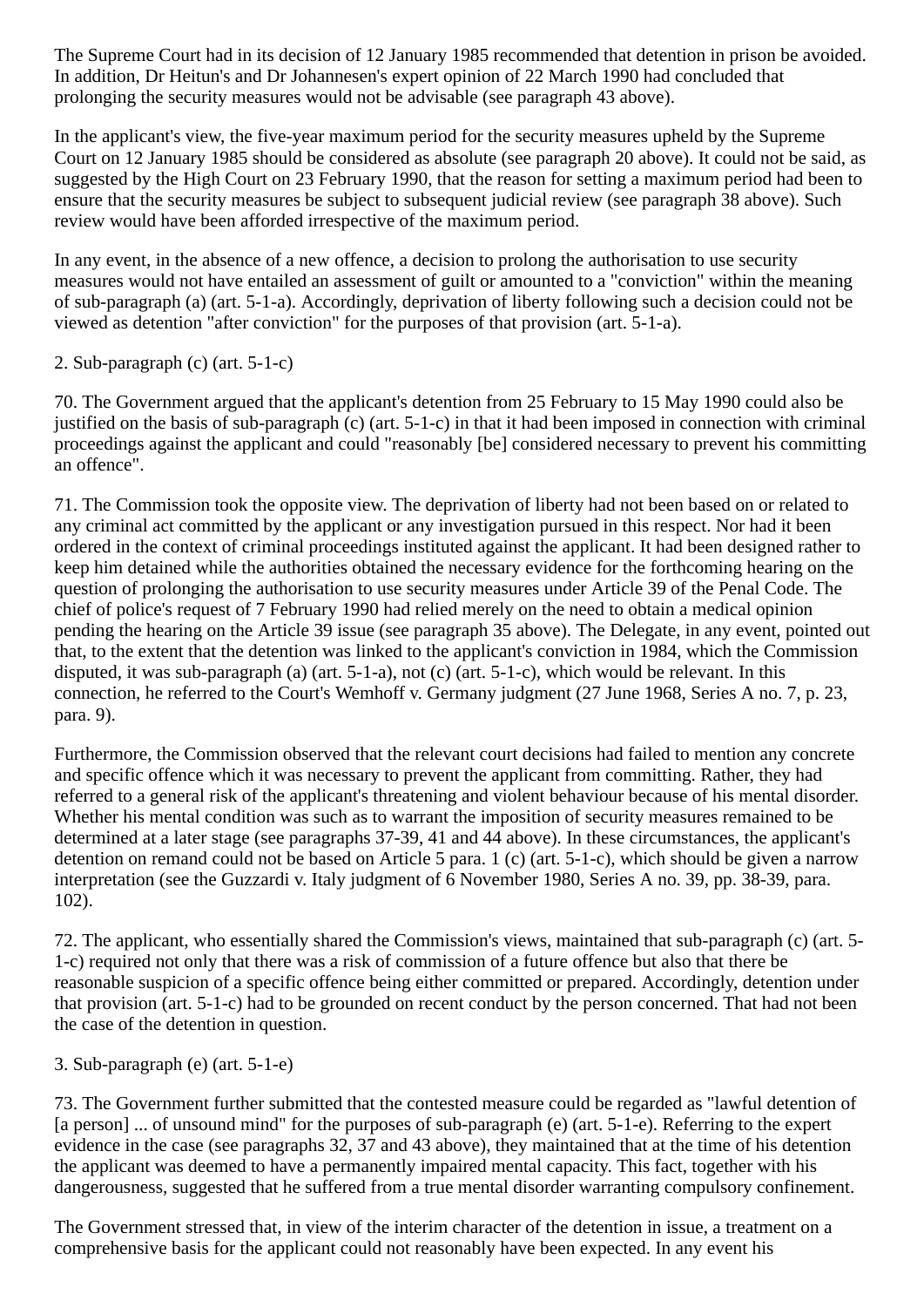dangerousness at the relevant time had made it difficult to treat him while in detention. There had been a proposed programme for his release but, in the light of previous experience, there had been reason to fear that it would fail (see paragraphs 22-30 and 32 above). That fear had been reinforced by the fact that the applicant had objected to supervision at liberty, although close supervision would have been a prerequisite for providing security and, probably, adequate treatment. It seemed that he had been unamenable to treatment and could only have been securely confined in a prison.

The above difficulties could not of their own justify the finding of a violation in respect of detention which was otherwise permissible under sub-paragraph (e) (art. 5-1-e).

74. In reaching a contrary conclusion, the Commission emphasised that whether the applicant at the material time suffered from a mental disorder of a kind or degree warranting continued compulsory confinement was a matter which remained to be decided in the proceedings instituted before the District Court in February 1990 (see paragraph 34 above). His detention under Article 171 of the Code of Criminal Procedure from 25 February to 15 May 1990 had not entailed any particular treatment and had in fact been unrelated to his mental condition. It had been imposed simply on the ground that the public prosecutor and the courts had not managed to prepare for, and to take, in good time the decision whether to prolong the authorization to use security measures under Article 39 of the Penal Code, although they had known for five years when the authorisation would expire (see paragraphs 19, 35 and 36 above). The Government had failed to produce any explanation for this. Nor was there any emergency which could justify making an exception to the requirement of an objective medical expert opinion.

Therefore, the applicant's confinement, although it complied with Norwegian law, could not be regarded as detention of a person of "unsound mind" which was "lawful", within the autonomous meaning of these notions in Article 5 para. 1 (e) of the Convention (art. 5-1- e).

75. The applicant, who mainly agreed with the Commission, stressed that the psychiatric expert opinion of 22 March 1990 had concluded that detaining the applicant was unnecessary and even inadvisable if he was detained in a prison or a security ward (see paragraph 43 above). Thus, according to the applicant, at no time from 25 February to 15 May 1990, was there any objective medical basis to establish that his mental disorder was of a kind or degree warranting compulsory confinement. By withdrawing his request on 14 May 1990 for prolongation of the Article 39 authorisation, the prosecutor-general in effect accepted the experts' conclusions.

Furthermore, the applicant emphasised that by having kept him in solitary confinement during the period under consideration (see paragraph 49 above), the authorities had aggravated rather than treated his mental condition, thereby increasing the risk of his reoffending after his release on 15 May 1990.

#### B. The Court's assessment

76. The Court reiterates that Article 5 para. 1 of the Convention (art. 5-1) contains a list of permissible grounds of deprivation of liberty which is exhaustive. However, the applicability of one ground does not necessarily preclude that of another; a detention may, depending on the circumstances, be justified under more than one sub-paragraph (see, for instance, the X v. the United Kingdom judgment of 5 November 1981, Series A no. 46, pp. 17-18, paras. 36-39).

77. According to Article 39 para. 1 of the Penal Code the Norwegian courts may authorise security measures, including preventive detention, if punishable acts are committed by a person with an underdeveloped or permanently impaired mental capacity, and there is a danger that the offender, because of his condition, will repeat such acts. The courts must determine the maximum period beyond which security measures may not be imposed without the court's further consent (see paragraph 53 above).

The security measures are terminated when they are no longer regarded as necessary, and the person concerned may at any moment require the court to review whether this is the case (Article 39 para. 3; see paragraph 53 above).

On the other hand the prosecution may request the court to extend the period when it considers that there is reason to do so (ibid.).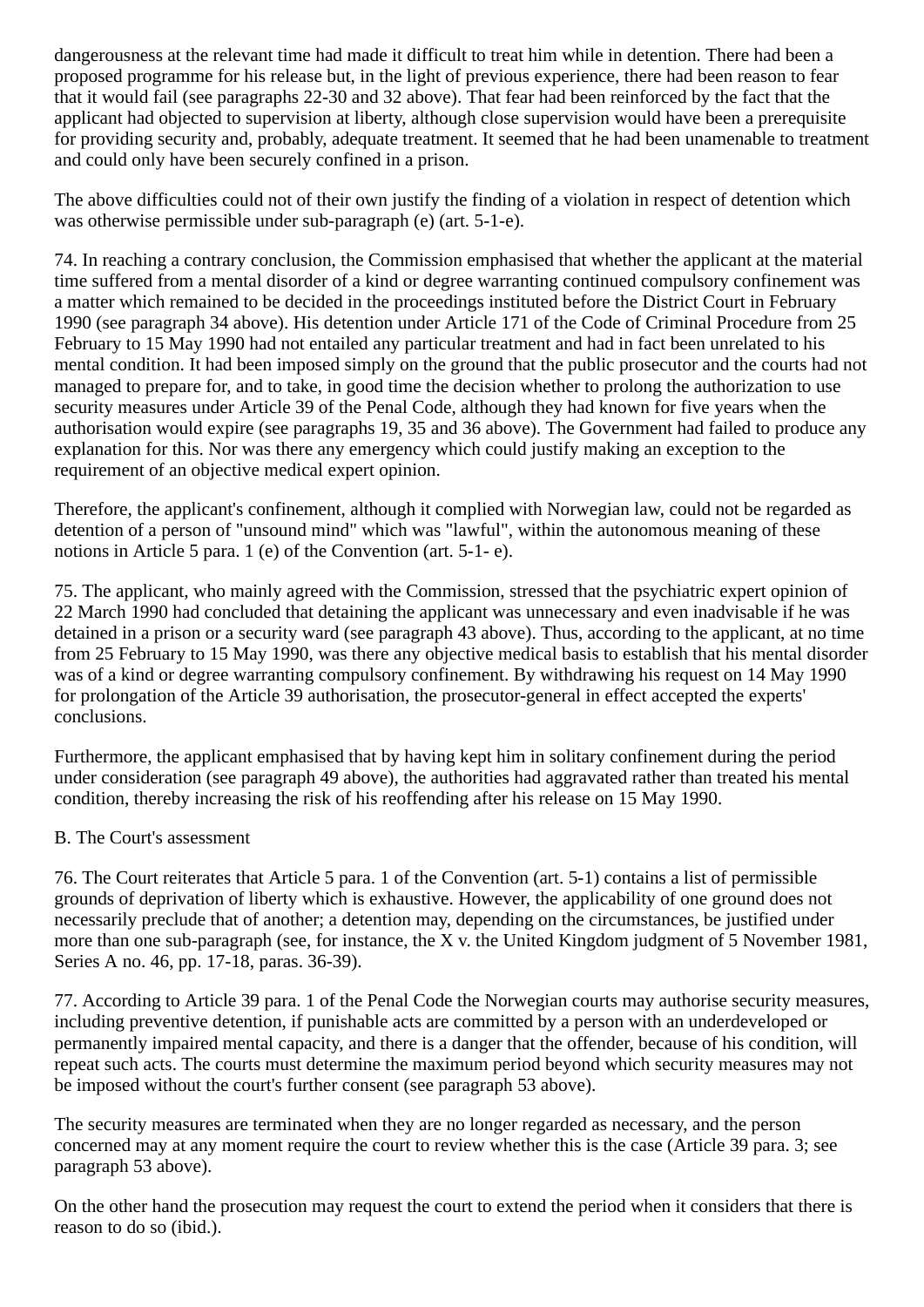78. There can be no doubt that if a court decides to extend preventive detention imposed by way of a security measure prior to the expiry of the authorised period, such a prolongation in principle falls within Article 5 para. 1 (a) (art. 5-1-a) as "detention of a person after conviction by a competent court". Admittedly, with the passage of time, the link between the initial conviction and a prolongation may become less strong and may eventually be broken, where the prolongation no longer has any connection with the objectives of the initial decision or was based on an assessment that was unreasonable in terms of those objectives (see, mutatis mutandis, the above-mentioned Van Droogenbroeck judgment, pp. 21-22, para. 40).

79. It may not always be possible to obtain the court's decision on a request for an extension prior to expiry of the original period, either because that period is rather short - as is normally the case - or because it may be necessary to obtain further updated medical reports which may not be available by the expiry date. For this reason the second paragraph of Article 171 of the Code of Criminal Procedure provides that the person concerned may be detained on remand when it is proposed to extend the maximum period for using security measures, subject, inter alia, to the proviso that detention be necessary in order to prevent his recommitting an offence punishable by over six months' imprisonment, as provided in the third sub-paragraph of the first paragraph of that Article (see paragraph 54 above).

80. In the present case the lawfulness of the applicant's detention under Article 171 was considered by the District Court, the High Court and the Supreme Court in no less than seven decisions. In finding the detention justified these courts noted that, since the Supreme Court's decision of 12 January 1985, the applicant had twice been convicted of threatening behaviour and inflicting bodily harm, that there was an obvious risk that, if released, he would commit further such offences, that it was likely that the prosecution's request for an extension of the authorisation to use security measures would be granted and his detention on remand was not disproportionate (see paragraphs 37-39, 41 and 44-46 above).

The Commission found no reason to doubt that the procedural requirements of Norwegian law had been observed, and that the applicant's detention had been "lawful" in the sense that it had been examined and accepted by the Supreme Court, which had found it to be in conformity with the substantive and procedural rules of domestic law (see paragraph 39 above).

The Commission further expressed the view that the facts of the case disclosed that the authorities' fear that the applicant, if released, might commit criminal acts had been well-founded. On the other hand, it found that the applicant's detention after 25 February 1990 pursuant to Article 171 of the Code of Criminal Procedure had not been based on, or related to, any criminal act he had committed and that the detention orders had had no connection in law with any investigation which had been conducted in this respect.

81. However, the Court observes that, in a decision of 26 January 1996 in a similar case, the Norwegian Supreme Court stressed the importance of the connection between the initial offence grounding an authorisation to use security measures and any prolongation of such measures. The Supreme Court emphasised that one could not read into the second paragraph of Article 171 of the Code of Criminal Procedure a requirement of reasonable suspicion of a new criminal offence having been committed. Since the initial criminal offence could justify prolongation of an authorisation to use security measures, that offence could also furnish the basis for remand in custody under that provision provided that the other conditions, such as the risk of reoffending, were met. Where a decision to remand an offender in custody was made as a step in the proceedings concerning prolongation of security measures, the Supreme Court considered that the remand in custody had the necessary connection with the criminal acts committed (and their lawful prosecution). This interpretation of Article 171 would not in the Supreme Court's view contravene the Convention; in this respect it referred to Article 5 para. 1 (a) and (c) (art. 5-1-a, art. 5-1-c) (see paragraph 57 above).

82. The Court has considered whether this approach of the Norwegian Supreme Court to the interpretation and application of Article 5 para. 1 (a) and (c) (art. 5-1-a, art. 5-1-c) in relation to detention under the provisions in issue may also be followed in the particular circumstances of the present case.

83. The applicant's detention from 25 February to 15 May 1990 was ordered pending examination of the appropriateness of prolonging the authorisation to use security measures. Had a prolongation been granted, it would, as transpires from the relevant court decisions (see paragraphs 37-39 and 41 above), have been based on the offences which had grounded the applicant's initial conviction for threatening behaviour and physical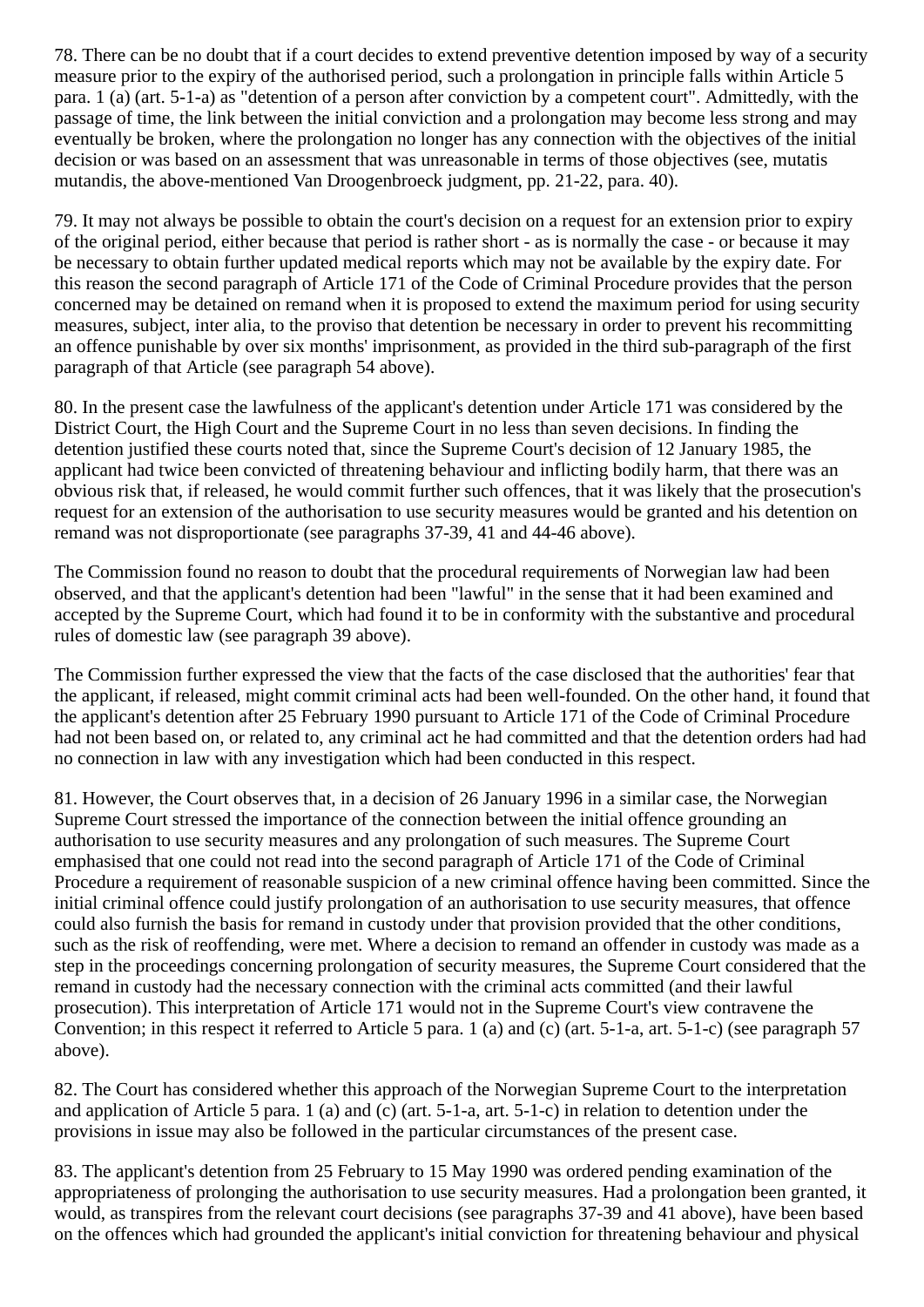assault under Articles 227 and 228 of the Penal Code and the authorisation to use security measures, as confirmed by the Supreme Court on 12 January 1985 (see paragraphs 19, 20 and 37 above).

84. Furthermore, the detention was consistent with the objectives of that authorisation (see paragraph 20 above). It must be recalled that the Supreme Court had endorsed the authorisation of the whole panoply of Article 39 measures, including detention in a security prison, because of the applicant's deviant character and the serious danger that he would commit further criminal offences, such as threatening behaviour.

It was essentially because of the persistence of the above-mentioned circumstances and the likelihood of the Article 39 authorisation being prolonged, that the District Court ordered the applicant's detention under Article 171 of the Code of Criminal Procedure and that the appellate courts upheld those orders (see paragraphs 37-39, 41 and 46 above).

85. In the light of the foregoing, the Court is satisfied that the detention in issue was directly linked to the applicant's initial conviction in 1984 and can thus be regarded as "lawful detention ... after conviction by a competent court" for the purposes of Article 5 para. 1 (a) of the Convention (art. 5-1-a).

86. The Court has come to the conclusion that, in the exceptional circumstances of the present case, the applicant's detention on remand could also be justified on the basis of paragraph 1 (c) of Article 5 (art. 5-1-c) as detention of a person "when it is reasonably considered necessary to prevent his committing an offence".

In view of the nature and extent of the applicant's previous convictions for threatening behaviour and physical assault and his mental state at the relevant time (see paragraphs 6-19, 22, 26, 28, 30, 32 and 37 above), there were substantial grounds for believing that he would commit further similar offences. He had in fact done so after his release on 15 May 1990 (see paragraphs 50-51 above). The offences apprehended were thus sufficiently concrete and specific to meet the standard enunciated by the Court in the above-mentioned Guzzardi judgment (pp. 38-39, para. 102).

As a rule Article 5 para. 1 (c) (art. 5-1-c) would not provide a justification for the re-detention or continued detention of a person who has served a sentence after conviction of a specific criminal offence where there is a suspicion that he might commit a further similar offence.

However, in the Court's opinion the position is different when a person is detained with a view to determining whether he should be subjected, after expiry of the maximum period prescribed by a court, to a further period of security detention imposed following conviction for a criminal offence. In a situation such as that in the present case, the authorities were entitled, having regard to the applicant's impaired mental state and history as well as to his established and foreseeable propensity for violence, to detain the applicant pending the determination by a court of the Prosecutor's request for a prolongation of the Article 39 authorisation.

Such a "bridging" detention was of a short duration, was imposed in order to bring the applicant before a judicial authority and was made necessary by the need to obtain updated medical reports on the applicant's mental health as well as by the serious difficulties facing the authorities in arranging preventive supervision outside prison due to the applicant's aggressive conduct and his objection to close supervision (see paragraphs 17, 19, 24, 26, 28, 33 and 49 above).

Against this background, the period of detention in question can be seen as closely linked to the original criminal proceedings in 1984 and the resulting conviction and security measures (see, mutatis mutandis, the Ciulla v. Italy judgment of 22 February 1989, Series A no. 148, p. 16, para. 38).

87. The Court accordingly concludes that the deprivation of the applicant's liberty from 25 February to 15 May 1990 was justified under both sub-paragraphs (a) and (c) of Article 5 para. 1 of the Convention (art. 5- 1-a, art. 5-1-c).

88. Having reached that conclusion, the Court does not find it necessary to examine whether sub-paragraph (e) (art. 5-1-e) also applied in the instant case.

## **II. ALLEGED VIOLATION OF ARTICLE 5 PARA. 3 OF THE CONVENTION (art. 5-3)**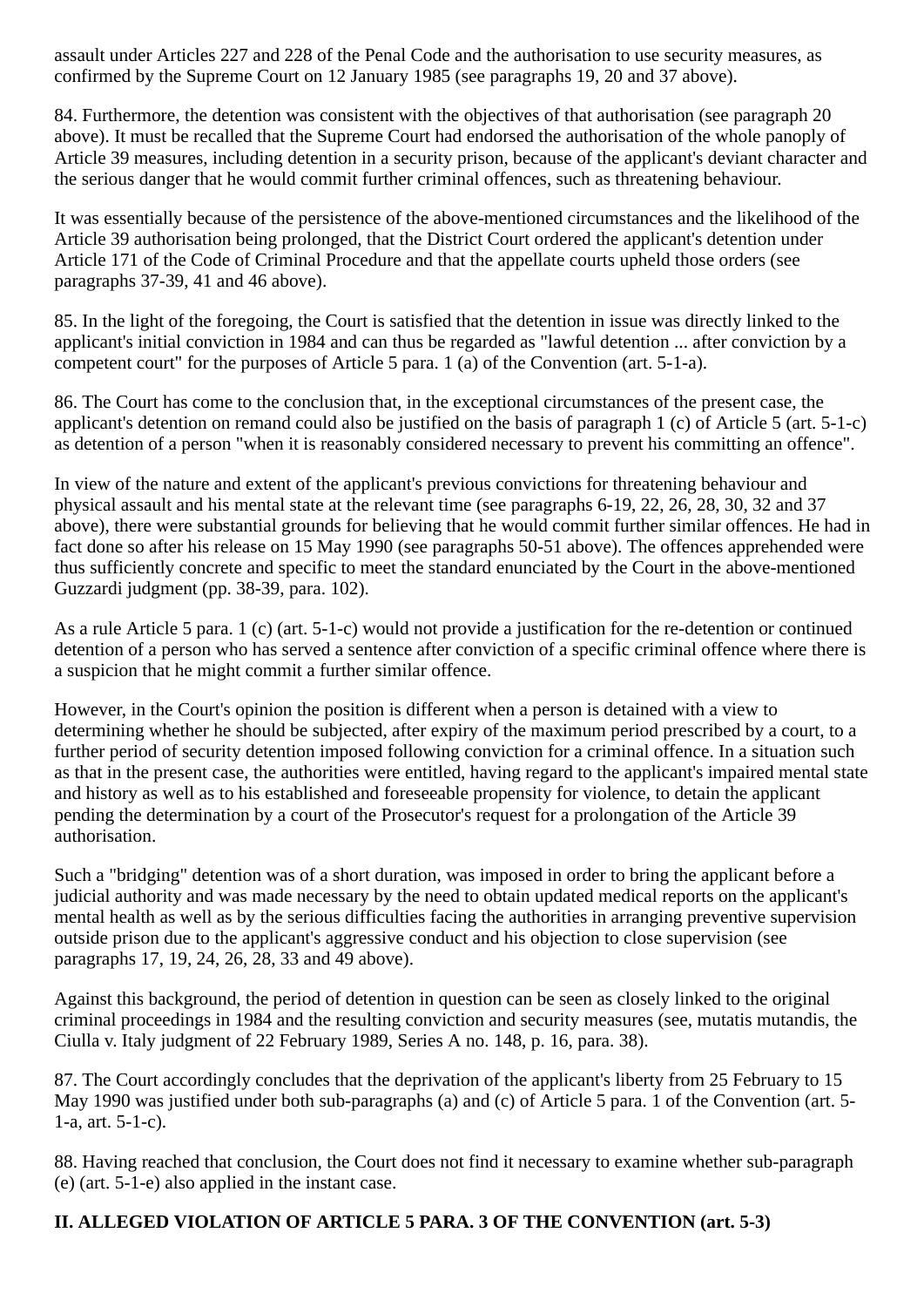89. In the event of the Court reaching the conclusion that his detention from 25 February to 15 May 1990 was justified under Article 5 para. 1 (c) of the Convention (art. 5-1-c), the applicant alleged that there had been a violation of Article 5 para. 3 (art. 5-3), which provides:

"Everyone arrested or detained in accordance with the provisions of paragraph 1 (c) of ... Article [5] (art. 5- 1-c) shall be brought promptly before a judge or other officer authorised by law to exercise judicial power and shall be entitled to trial within a reasonable time or to release pending trial. Release may be conditioned by guarantees to appear for trial."

90. The Government disputed this claim. The Commission, having found that sub-paragraph (c) (art. 5-1-d) did not apply, took the view that paragraph 3 (art. 5-3) did not apply either and that there had therefore been no violation of that provision (art. 5-3).

91. In the applicant's submission, he had been denied a trial within a reasonable time in breach of Article 5 para. 3 (art. 5-3). The national courts had, in accordance with the applicable requirements under domestic law, obtained the statements of two experts and the Medico-Legal Council, although both the applicant and the prosecution had agreed that it was unnecessary (see paragraph 36 above). If those measures had not been taken, the trial could have been held by 25 February 1990 when the Article 39 authorisation expired. In any event, there was nothing to indicate that the authorities could not have taken the relevant steps before that date.

92. The Court recalls its conclusion above that the applicant's detention was justified under Article 5 para. 1 (c) (art. 5-1-c). Notwithstanding the fact that the detention could be considered justified also under Article 5 para. 1 (a) (art. 5-1-a), the Court will examine whether the detention of the applicant from 25 February to 15 May 1990 was compatible with Article 5 para. 3 (art. 5-3).

On this point, the Court sees no reason to question the fact that the national court decided that two expert statements and an opinion by the Medico-Legal Council were required (see paragraph 36 above). As the Court has held on several occasions, the expediency of obtaining evidence is primarily a matter for the national authorities and it is not for the Court to substitute its view for theirs in this respect (see, inter alia, the Kemmache v. France (no. 3) judgment of 24 November 1994, Series A no. 296-C, p. 88, para. 44; and the Z v. Finland judgment of 25 February 1997, Reports of Judgments and Decisions 1997-I, p. 348, para. 98). There is nothing to suggest that the two experts and the medical authority concerned failed to act with a sufficient degree of diligence; nor is there any other indication that the detention exceeded a reasonable time.

Accordingly, the Court finds that there has been no violation of Article 5 para. 3 (art. 5-3) in the present case.

FOR THESE REASONS, THE COURT UNANIMOUSLY

1. Holds that there has been no violation of Article 5 para. 1 of the Convention (art. 5-1);

2. Holds that there has been no violation of Article 5 para. 3 of the Convention (art. 5-3).

Done in English and in French, and delivered at a public hearing in the Human Rights Building, Strasbourg, on 27 May 1997.

Signed: Rudolf BERNHARDT President

Signed: Herbert PETZOLD Registrar

In accordance with Article 51 para. 2 of the Convention (art. 51-2) and Rule 55 para. 2 of Rules of Court B, the following separate opinions are annexed to this judgment:

(a) concurring opinion of Mr Matscher; (b) concurring opinion of Mr Repik.

Initialled: R. B.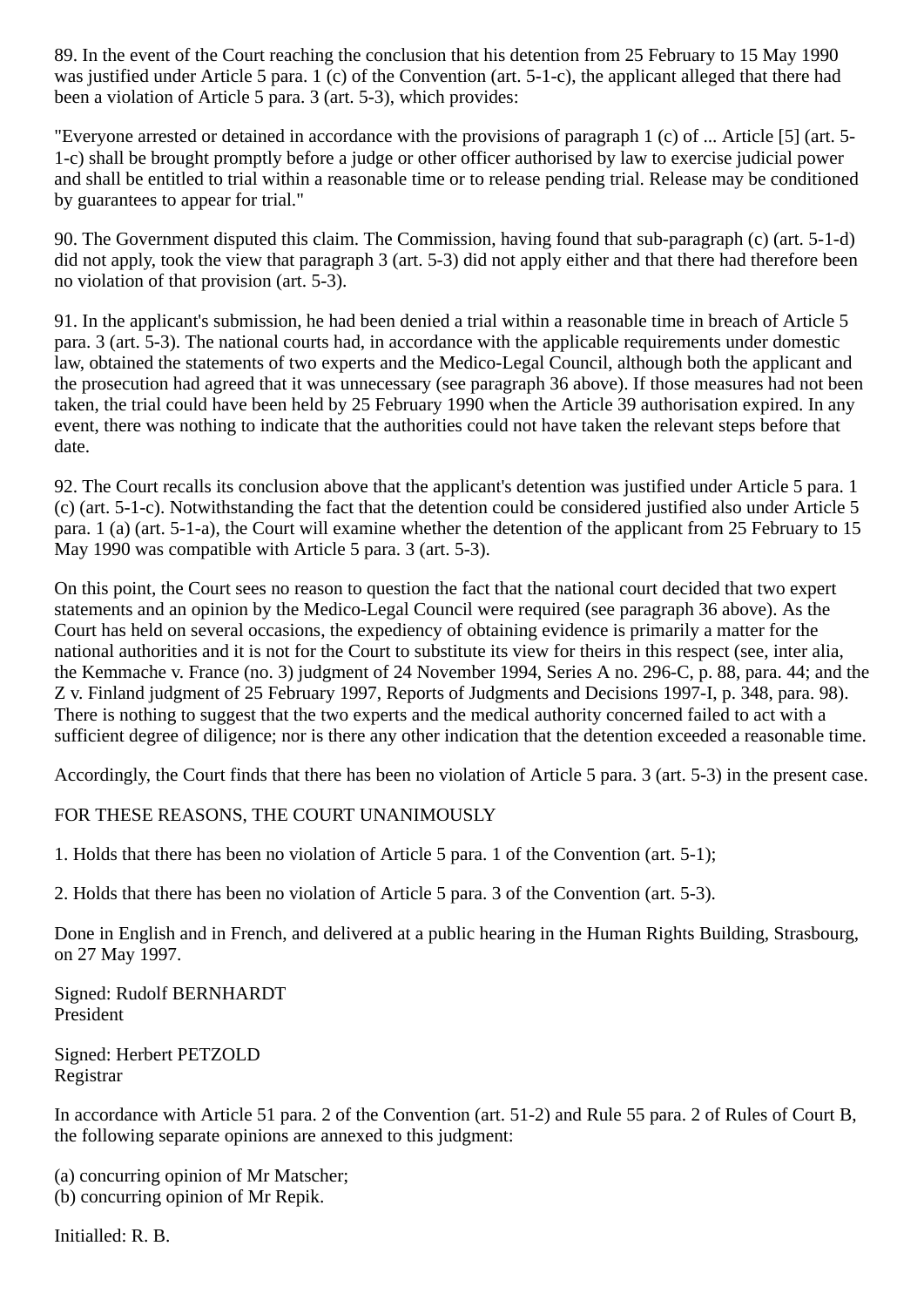Initialled: H. P.

#### **CONCURRING OPINION OF JUDGE MATSCHER** (Translation)

I have voted with all the other members of the Chamber in favour of holding that there has been no violation of Article 5 para. 1 (art. 5-1) even though, in the Chamber's view, the applicant's deprivation of liberty from 25 February to 15 May 1990 was justified under sub-paragraph (a) and sub-paragraph (c) of Article 5 para. 1 (art. 5-1-a, art. 5-1-c) and, in the light of that conclusion, it was no longer necessary to consider whether subparagraph (e) (art. 5-1-e) also applied in the case.

Whilst I have some doubts as to whether sub-paragraph (c) (art. 5-1-c) was applicable, I am convinced that either sub-paragraph (a) (art. 5-1-a) or sub-paragraph (e) (art. 5-1-e) applied, the fulfilment of any one of the conditions set forth in sub-paragraphs (a) to (f) of Article 5 para. 1 (art. 5-1-a, art. 5-1-b, art. 5-1-c, art. 5-1-d, art. 5-1-e, art. 5-1-f) being sufficient to justify a deprivation of liberty.

## **CONCURRING OPINION OF JUDGE REPIK**

(Translation)

I concurred with the majority in the operative provisions of the judgment but for reasons that are partly different; in my opinion, only sub-paragraph (c) of Article 5 para. 1 (art. 5-1-c) is applicable in the instant case and not sub-paragraph (a) (art. 5-1-a) as well.

In principle, the two grounds for detention referred to in those sub-paragraphs (art. 5-1-a, art. 5-1-c) are mutually exclusive. The reference to the X v. the United Kingdom judgment (in paragraph 76 of the judgment) is irrelevant, as that case concerned sub-paragraphs (a) and (e) taken together (art. 5-1-a, art. 5-1 e), not (a) and (c) (art. 5-1-a, art. 5-1-c).

Sub-paragraph (c) of Article 5 para. 1 (art. 5-1-c) permits deprivation of liberty only in connection with criminal proceedings [\[1\]](#page-20-3) before conviction and sentence, even a conviction and sentence that have not yet become final and enforceable [\[2\]](#page-20-4). Under sub-paragraph (a) (art. 5-1-a) on the other hand, a person may be detained only after conviction and the imposition of a penalty or other measure depriving him of his liberty. The word "after" does not simply mean that the detention must follow the conviction in point of time: in addition, the detention must result from, follow and depend upon or occur by virtue of the conviction. In short, there must be a sufficient causal link between the conviction and the detention [\[3\].](#page-20-5) Where the conviction and sentence are not yet final and enforceable, the Court has found such a link to exist where the imposition of a penalty or other measure entailing deprivation of liberty justified (unlike, for example, an acquittal) ordering the detention or continued detention of the person concerned.

In the instant case the detention in issue began after the measure ordered in the decision of 12 January 1985 had been carried out in full. The applicant could no longer be held under that order, and a new court order, made on lawful grounds, was required if the detention was to be justified. There no longer remained any causal link between the initial "conviction" and the detention. Besides, the Court has not said what the causal link between the conviction and the detention was (see paragraph 85 of the judgment).

The applicant was detained in connection with criminal proceedings in respect of an offence of which he had been found guilty in an earlier judgment, pending a decision on whether or not the measure originally ordered should be extended, that is to say whether an additional penalty should be imposed. A decision to continue the measure must also be a "conviction"  $[4]$ . The situation is similar to that obtaining in systems where there is a gap in criminal proceedings between the finding of guilt (conviction) and the imposition of a penalty or other measure (sentence) [\[5\]](#page-20-7). The detention in issue was therefore ordered in the context of criminal proceedings before any second "conviction", the validity of the first order having expired. There was a connection between the detention and the offence for which the criminal proceedings were continuing, but no causal link with the initial "conviction", as the detention did not result from, follow or depend upon or occur by virtue of it.

It seems to me that the protection of individual freedom would be jeopardised if the link between "conviction" and detention were to be so weakened as to amount to no more than that the detention must follow the "conviction" in point of time.